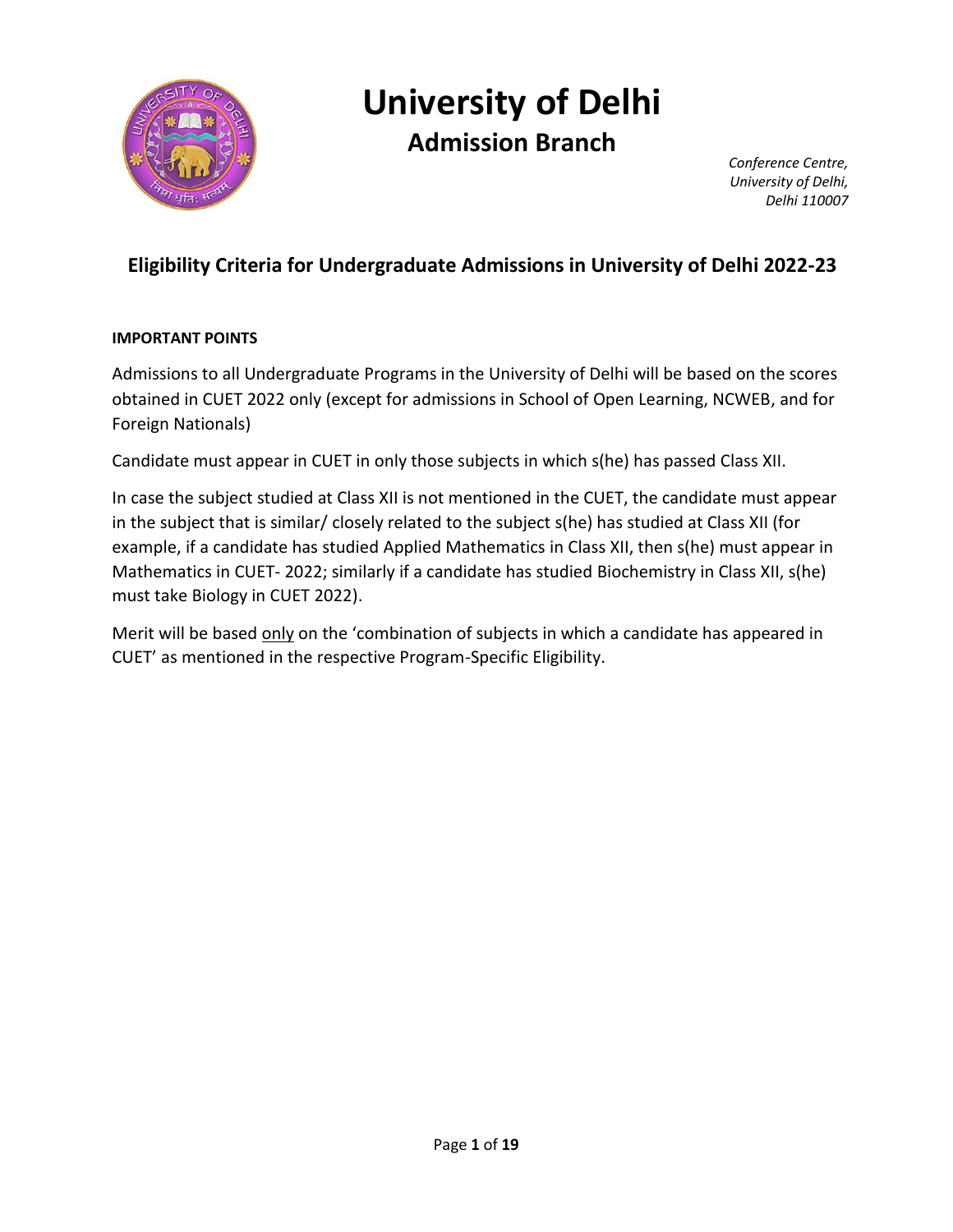### *List of Subjects/Papers to be chosen in CUET 2022 for admission in Undergraduate Programs of University of Delhi*

### **List A:**

### All Languages of Section IA and Section IB of CUET

Tamil, Telugu, Kannada, Malayalam, Marathi, Gujarati, Odiya, Bengali, Assamese, Punjabi, English, Hindi, Urdu, French, Spanish, German, Nepali, Persian, Italian, Arabic, Sindhi, Kashmiri, Konkani, Bodo, Dogri, Maithili, Manipuri, Santhali, Tibetan, Japanese, Russian, Chinese.

### **Candidates must appear in at least one language from Section I of CUET**

#### **List B**

Subjects mentioned in Section II of CUET have been categorized under List B.1 and List B.2. Candidates must refer to Program-Specific Eligibility to choose the subjects in which they should appear in CUET 2022 to be considered for admission to the respective program.

|                | <b>Subjects in List B.1</b>                                              |                | <b>Subjects List B.2</b>                                                                                                                                                    |
|----------------|--------------------------------------------------------------------------|----------------|-----------------------------------------------------------------------------------------------------------------------------------------------------------------------------|
| $\mathbf{1}$   | Accountancy/Bookkeeping                                                  | $\mathbf{1}$   | <b>Engineering Graphics</b>                                                                                                                                                 |
| $\overline{2}$ | Biology/Biological Studies/ Biotechnology/<br>Biochemistry               | $\overline{2}$ | Entrepreneurship                                                                                                                                                            |
| 3              | <b>Business Studies</b>                                                  | 3              | Knowledge Tradition and Practices India                                                                                                                                     |
| 4              | Chemistry                                                                | 4              | Arts/ Visual Arts<br>Fine<br>(Sculpture/<br>Painting)/ Commercial Arts                                                                                                      |
| 5              | Computer Science/ Informatics Practices/<br><b>Informatics Practices</b> | 5              | <b>Teaching Aptitude</b>                                                                                                                                                    |
| 6              | Economics/ Business Economics                                            | 6              | Agriculture                                                                                                                                                                 |
| $\overline{7}$ | Geography/Geology                                                        | $\overline{7}$ | Mass Media/Mass Communication                                                                                                                                               |
| 8              | History                                                                  | 8              | Physical Education/NCC/Yoga                                                                                                                                                 |
| 9              | Home Science                                                             | 9              | Performing Arts - i) Dance (Kathak/<br>Bharatnatyam/Kathakali/ Odissi<br>(ii)<br>Drama- Theatre (iii) Music (Carnatic<br>/Rabindra<br>Sangeet/<br>Hindustani<br>/Percussion |
| 12             | <b>Mathematics</b>                                                       |                |                                                                                                                                                                             |
| 13             | Physics                                                                  |                |                                                                                                                                                                             |
| 14             | <b>Political Science</b>                                                 |                |                                                                                                                                                                             |
| 15             | Psychology                                                               |                |                                                                                                                                                                             |
| 16             | Sociology                                                                |                |                                                                                                                                                                             |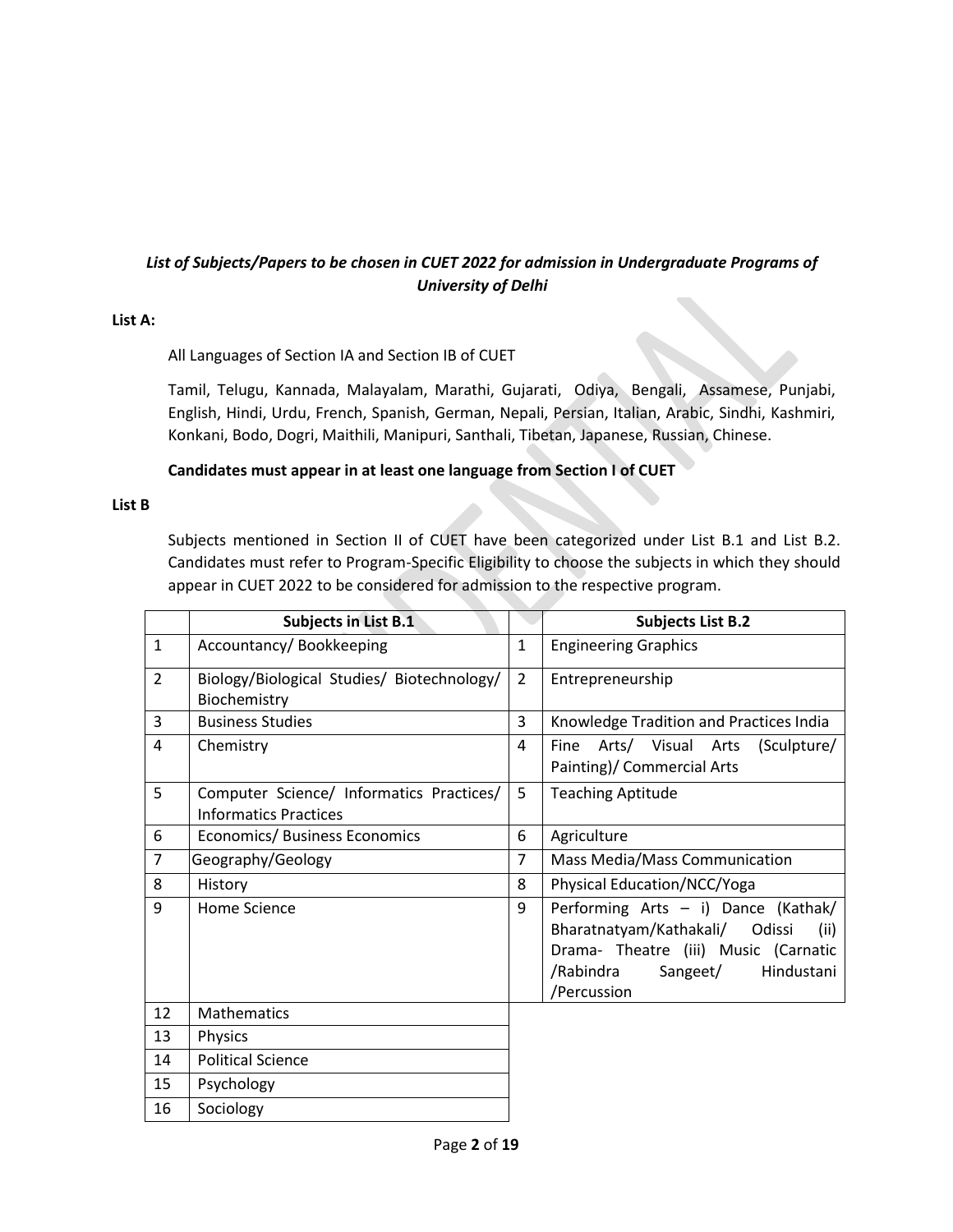|    | Anthropology |
|----|--------------|
| 18 | Sanskrit     |

# *UG Programs in Sciences, Mathematics & Technology*

# **Minimum Eligibility**

| <b>All Programs</b> | The candidate must have studied and passed Class XII          |
|---------------------|---------------------------------------------------------------|
|                     | Examination or its equivalent from a single recognized board. |

# **Program Specific Eligibilities**

| <b>Programs</b>                   | <b>Program Specific Eligibilities</b>                                  |
|-----------------------------------|------------------------------------------------------------------------|
| <b>B.Sc. (Hons.) Anthropology</b> | Candidates must appear in CUET in the following subject                |
|                                   | combination:                                                           |
|                                   | Physics + Chemistry + Biology/Biological Studies/ Biotechnology/       |
|                                   | <b>Biochemistry</b>                                                    |
|                                   | Merit will be based on the CUET scores obtained from the above-        |
|                                   | mentioned combination of subjects.                                     |
|                                   | Candidates must have obtained a minimum of 30% score in any one        |
|                                   | language from List A in CUET.                                          |
|                                   |                                                                        |
| <b>B.Sc. (Hons.) Biological</b>   | Candidates must appear in CUET in the following subject                |
| <b>Sciences</b>                   | combination:                                                           |
|                                   | Physics + Chemistry + Biology/Biological Studies/ Biotechnology/       |
|                                   | <b>Biochemistry</b>                                                    |
|                                   | Merit will be based on the CUET scores obtained from the above-        |
|                                   | mentioned combination of subjects.                                     |
|                                   | Candidates must have obtained a minimum of 30% score in any one        |
|                                   | language of List A in CUET.                                            |
| <b>B.Sc. (Hons.) Botany</b>       | Candidates must appear in CUET in the following subject                |
|                                   | combination:                                                           |
|                                   | Physics + Chemistry + Biology/Biological Studies/ Biotechnology/       |
|                                   | <b>Biochemistry</b>                                                    |
|                                   | Merit will be based on the CUET scores obtained from the above-        |
|                                   | mentioned combination of subjects.                                     |
|                                   | Candidates must have obtained a minimum of 30% score in any one        |
|                                   | language of List A in CUET.                                            |
| <b>B.Sc. (Hons.) Zoology</b>      | Candidates must appear in CUET in the following subject                |
|                                   | combination:                                                           |
|                                   | Physics + Chemistry + Biology/Biological Studies/ Biotechnology/       |
|                                   | <b>Biochemistry</b>                                                    |
|                                   | Merit will be based on the <b>CUET scores</b> obtained from the above- |
|                                   | mentioned combination of subjects.                                     |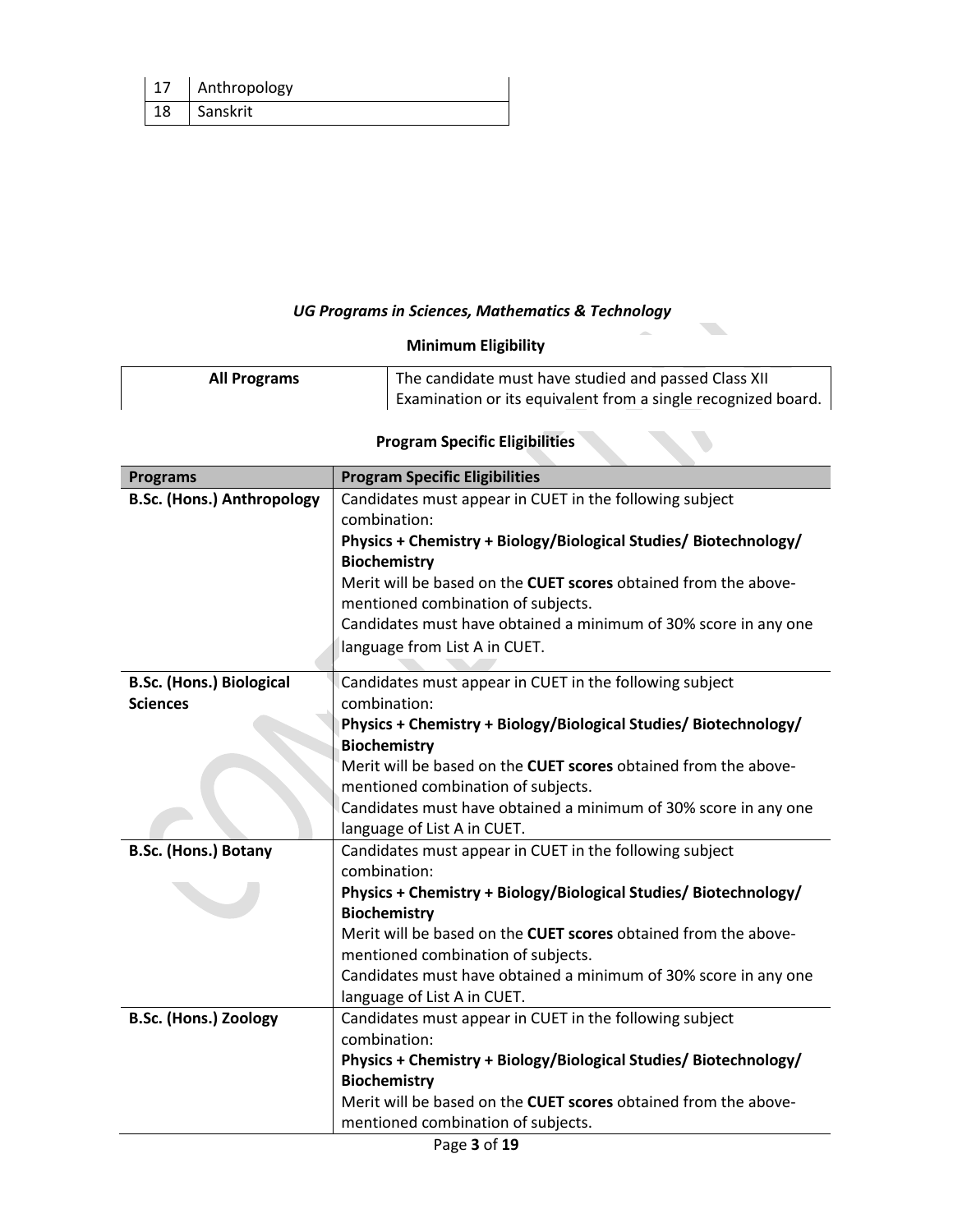|                                   | Candidates must have obtained a minimum of 30% score in any one                |  |
|-----------------------------------|--------------------------------------------------------------------------------|--|
|                                   | language of List A in CUET.                                                    |  |
| <b>B.Sc. (Hons.) Biomedical</b>   | Candidates must appear in CUET in the following subject combination:           |  |
| <b>Science</b>                    | Chemistry + Physics + Biology/Biological Studies/ Biotechnology/               |  |
|                                   | <b>Biochemistry</b>                                                            |  |
|                                   | Merit will be based on the <b>CUET scores</b> obtained from the above-         |  |
|                                   | mentioned combination of subjects.                                             |  |
|                                   | Candidates must have obtained a minimum of 30% score in any one                |  |
|                                   | language of List A in CUET.                                                    |  |
| <b>B.Sc. (Hons.) Biochemistry</b> | Candidates must appear in CUET in any of the following subject                 |  |
|                                   | combinations:                                                                  |  |
|                                   | <b>Combination</b><br><b>Biological</b><br>I: Chemistry + Biology/<br>Studies/ |  |
|                                   | Biotechnology/Biochemistry + Physics                                           |  |
|                                   |                                                                                |  |
|                                   | <b>OR</b>                                                                      |  |
|                                   | <b>Biological Studies/</b><br><b>Combination</b><br>II: Chemistry $+$ Biology/ |  |
|                                   | <b>Biotechnology/Biochemistry + Mathematics</b>                                |  |
|                                   | Merit will be based on the best CUET scores obtained from any of               |  |
|                                   | the above-mentioned combinations of subjects.                                  |  |
|                                   | Candidates must have obtained a minimum of 30% score in any one                |  |
|                                   | language of List A in CUET.                                                    |  |
| <b>B.Sc. (Hons.) Chemistry</b>    | Candidates must appear in CUET in the following subject<br>combination:        |  |
|                                   | <b>Physics + Chemistry + Mathematics</b>                                       |  |
|                                   | Merit will be based on the CUET scores obtained from the above-                |  |
|                                   | mentioned combination of subjects.                                             |  |
|                                   | Candidates must have obtained a minimum of 30% score in any one                |  |
|                                   | language of List A in CUET.                                                    |  |
| <b>B.Sc. (Hons.) Physics</b>      | Candidates must appear in CUET in the following subject                        |  |
|                                   | combination:                                                                   |  |
|                                   | <b>Physics + Chemistry + Mathematics</b>                                       |  |
|                                   | Merit will be based on the CUET scores obtained from the above-                |  |
|                                   | mentioned combination of subjects.                                             |  |
|                                   | Candidates must have obtained a minimum of 30% score in any one                |  |
|                                   | language of List A in CUET.                                                    |  |
| <b>B.Sc. (Hons.) Polymer</b>      | Candidates must appear in CUET in the following subject                        |  |
| <b>Science</b>                    | combination:                                                                   |  |
|                                   | <b>Physics + Chemistry + Mathematics</b>                                       |  |
|                                   | Merit will be based on the CUET scores obtained from the above-                |  |
|                                   | mentioned combination of subjects.                                             |  |
|                                   | Candidates must have obtained a minimum of 30% score in any one                |  |
|                                   | language of List A in CUET.                                                    |  |
| <b>B.Sc. (Hons.) Computer</b>     | Candidates must appear in CUET in the following subject                        |  |
| <b>Science</b>                    | combination:                                                                   |  |
|                                   | Any one language from List A + Mathematics + Any two subjects                  |  |
|                                   | out of which one should be from List B1                                        |  |
|                                   | Merit will be based on the CUET scores obtained from the above-                |  |
|                                   | mentioned combination of subjects.                                             |  |
| <b>B.Sc. (Hons.) Electronics</b>  | Candidates must appear in CUET in any of the following subject                 |  |
|                                   | combinations:                                                                  |  |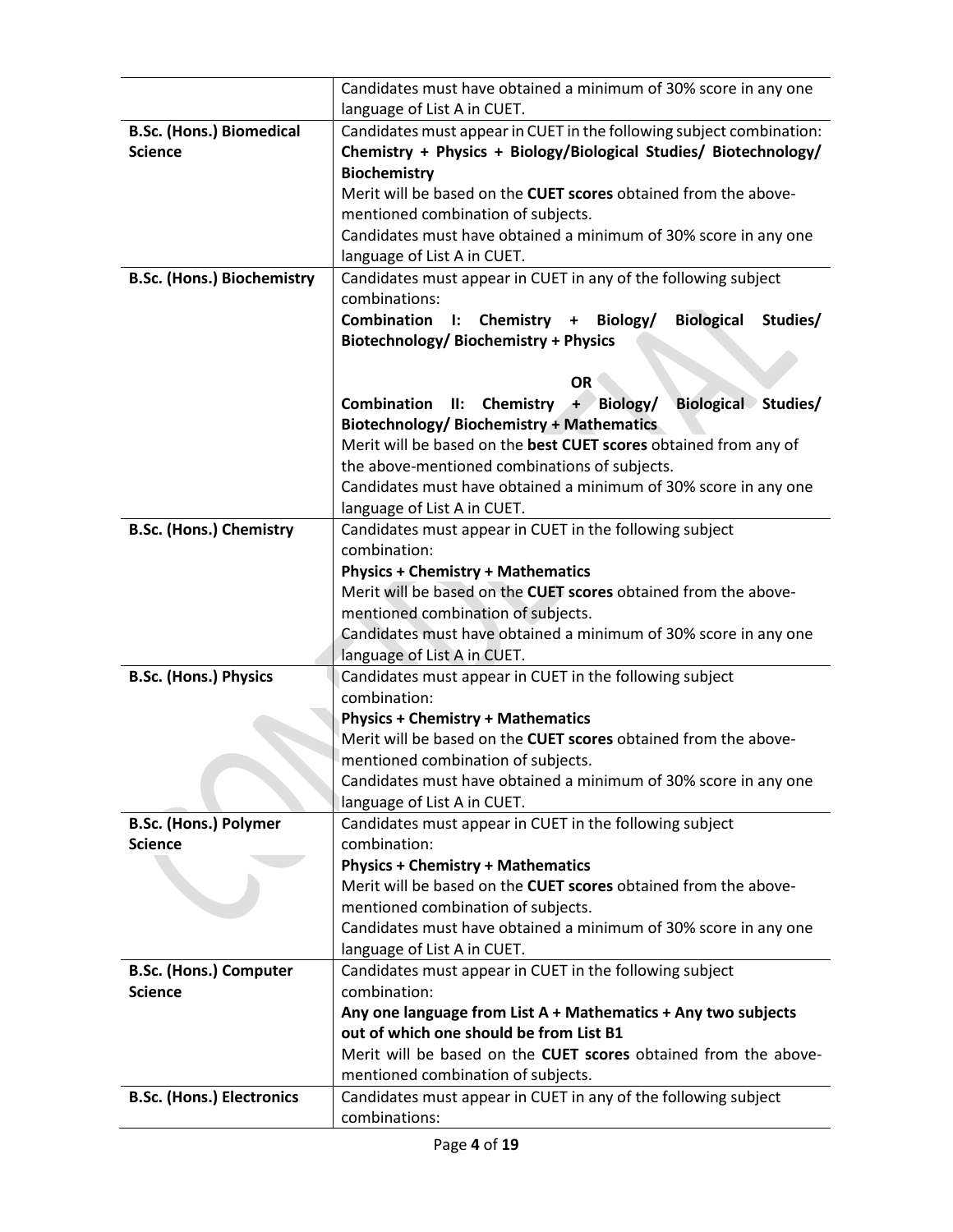|                                   | <b>Combination I: Physics + Mathematics + Chemistry</b><br><b>OR</b>                                                      |
|-----------------------------------|---------------------------------------------------------------------------------------------------------------------------|
|                                   | <b>Combination II: Physics + Mathematics + Computer Science/</b>                                                          |
|                                   | <b>Informatics Practice</b>                                                                                               |
|                                   | Merit will be based on the best CUET score obtained from any of the                                                       |
|                                   | above-mentioned combinations of subjects.                                                                                 |
|                                   | Candidates must have obtained a minimum of 30% score in any one                                                           |
|                                   | language of List A in CUET.                                                                                               |
| B.Sc. (Hons.)                     | Candidates must appear in CUET in any of the following subject                                                            |
| Instrumentation                   | combinations:                                                                                                             |
|                                   | <b>Combination I: Physics + Mathematics + Chemistry</b>                                                                   |
|                                   | <b>OR</b>                                                                                                                 |
|                                   | <b>Combination II: Physics + Mathematics + Computer Science/</b>                                                          |
|                                   | <b>Informatics Practices</b>                                                                                              |
|                                   | Merit will be based on the best CUET scores obtained from any of                                                          |
|                                   | the above-mentioned combinations of subjects.                                                                             |
|                                   | Candidates must have obtained a minimum of 30% score in any one                                                           |
|                                   | language of List A in CUET.                                                                                               |
| <b>B.Sc. (Hons) Environmental</b> | Candidates must appear in CUET in any of the following subject                                                            |
| <b>Science</b>                    | combinations:                                                                                                             |
|                                   | Combination I: Physics + Chemistry + Biology/Biological Studies/                                                          |
|                                   | <b>Biotechnology/Biochemistry</b>                                                                                         |
|                                   | <b>OR</b>                                                                                                                 |
|                                   | <b>Combination II: Physics + Chemistry + Mathematics</b><br>Merit will be based on the best CUET scores obtained from the |
|                                   |                                                                                                                           |
|                                   | above-mentioned combination of subjects.<br>Candidates must have obtained a minimum of 30% score in any one               |
|                                   | language of List A in CUET.                                                                                               |
| B.Sc. (Hons.) Food                | Candidates must appear in CUET in any of the following subject                                                            |
| <b>Technology</b>                 | combinations:                                                                                                             |
|                                   | Combination I: Physics + Chemistry + Biology/Biological Studies/                                                          |
|                                   | <b>Biotechnology/Biochemistry</b>                                                                                         |
|                                   | <b>OR</b>                                                                                                                 |
|                                   | <b>Combination II: Physics + Chemistry + Mathematics</b>                                                                  |
|                                   | Merit will be based on the best CUET score obtained from any of the                                                       |
|                                   | above-mentioned combinations of subjects                                                                                  |
|                                   | Candidates must have obtained a minimum of 30% score in any one                                                           |
|                                   | language of List A in CUET.                                                                                               |
| <b>B.Sc. (Hons.) Geology</b>      | Candidates must appear in CUET in any of the following subject                                                            |
|                                   | combinations:                                                                                                             |
|                                   | <b>Combination I: Physics + Chemistry + Mathematics</b>                                                                   |
|                                   | <b>OR</b>                                                                                                                 |
|                                   | Combination II: Physics + Chemistry + Geography/Geology                                                                   |
|                                   | OR                                                                                                                        |
|                                   | Combination III: Physics + Chemistry + Biology/Biological Studies/                                                        |
|                                   | <b>Biotechnology/Biochemistry</b><br>Merit will be based on the best CUET scores obtained from the                        |
|                                   | above-mentioned combination of subjects.                                                                                  |
|                                   | Candidates must have obtained a minimum of 30% score in any one                                                           |
|                                   | language of List A in CUET.                                                                                               |
|                                   |                                                                                                                           |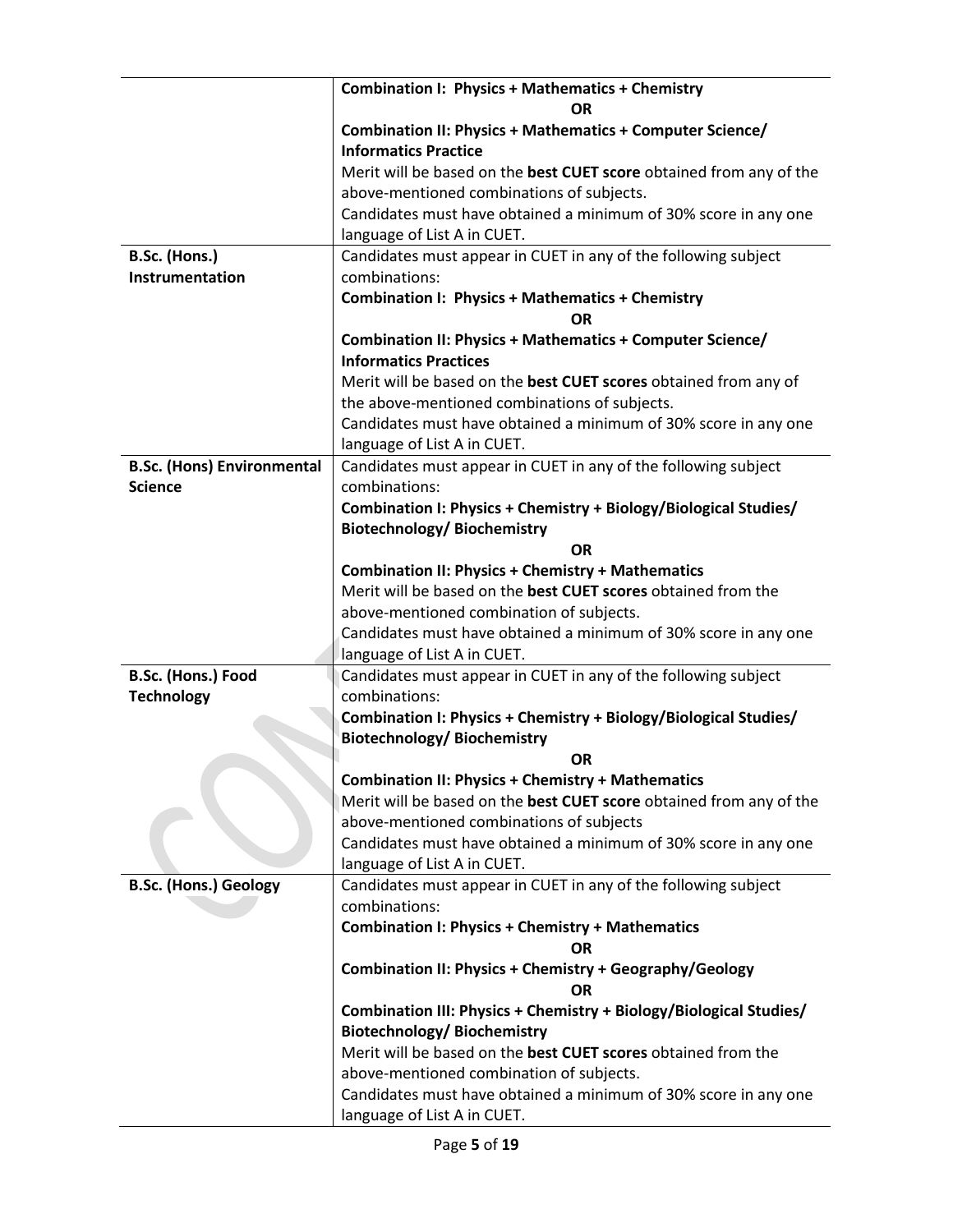| <b>B.Sc. (Hons.) Mathematics</b>            | Candidates must appear in CUET in the following subject                                                              |
|---------------------------------------------|----------------------------------------------------------------------------------------------------------------------|
|                                             | combination:                                                                                                         |
|                                             | Any one language from List A + Mathematics + Any two subjects                                                        |
|                                             | out of which one should be from List B1                                                                              |
|                                             | Merit will be based on the CUET scores obtained from the above-                                                      |
|                                             | mentioned combination of subjects.                                                                                   |
| <b>B.Sc. (Hons.) Statistics</b>             | Candidates must appear in CUET in the following subject                                                              |
|                                             | combination:                                                                                                         |
|                                             | Any one language from List A + Mathematics + Any two subjects                                                        |
|                                             | out of which one should be from List B1                                                                              |
|                                             | Merit will be based on the CUET scores obtained from the above-                                                      |
|                                             | mentioned combination.                                                                                               |
| <b>B.Sc. (Hons.) Microbiology</b>           | Candidates must appear in CUET in the following subject                                                              |
|                                             | combination:                                                                                                         |
|                                             | Physics + Chemistry + Biology/ Biological Studies/ Biotechnology/                                                    |
|                                             | <b>Biochemistry</b>                                                                                                  |
|                                             | Merit will be based on the CUET scores obtained from the above-                                                      |
|                                             | mentioned combination of subjects.                                                                                   |
|                                             | Candidates must have obtained a minimum of 30% score in any one                                                      |
|                                             | language of List A in CUET.                                                                                          |
| <b>B.Sc. (Hons.) Home Science</b>           | Candidates must appear in CUET in any of the following subject                                                       |
|                                             | combinations:                                                                                                        |
|                                             | Combination I: Biology/Biological Studies/ Biotechnology/                                                            |
|                                             | Biochemistry / Biochemistry + Physics + Any one subject from                                                         |
|                                             | either List B1 or List B2                                                                                            |
|                                             |                                                                                                                      |
|                                             | <b>OR</b>                                                                                                            |
|                                             |                                                                                                                      |
|                                             | Combination II: Biology/Biological Studies/ Biotechnology/                                                           |
|                                             | Biochemistry + Chemistry + Any one subject from either List B1 or<br>List B <sub>2</sub>                             |
|                                             |                                                                                                                      |
|                                             | Merit will be based on the best CUET score obtained in any of the                                                    |
|                                             | above-mentioned combinations of subjects.                                                                            |
|                                             | Candidates must have obtained a minimum of 30% score in any one                                                      |
|                                             | language of List A in CUET.                                                                                          |
| <b>B.Sc. (Pass) Home Science</b>            | Candidates must appear in CUET in any of the following subject                                                       |
|                                             | combinations:                                                                                                        |
|                                             | Combination I: Any one Language from List A + Any three subjects<br>out of which at least two should be from List B1 |
|                                             | <b>OR</b>                                                                                                            |
|                                             |                                                                                                                      |
|                                             | Combination II: Any one Language from List A + Section III of CUET                                                   |
|                                             | (General Test)                                                                                                       |
|                                             | Merit will be based on the best CUET score obtained from any of the                                                  |
|                                             | above-mentioned combinations of subjects.                                                                            |
|                                             | Note: As the weightage of the CUET Sections is not the same,                                                         |
|                                             | appropriate proration will be done.                                                                                  |
| <b>B.Sc. (Prog.) Applied</b>                | Candidates must appear in CUET in the following subject                                                              |
| <b>Physical Sciences with</b>               | combination:                                                                                                         |
| <b>Analytical Methods in</b>                | <b>Physics + Mathematics + Chemistry</b>                                                                             |
| <b>Chemistry and</b><br><b>Biochemistry</b> | Merit will be based on the CUET scores obtained from the above-<br>mentioned combination of subjects.                |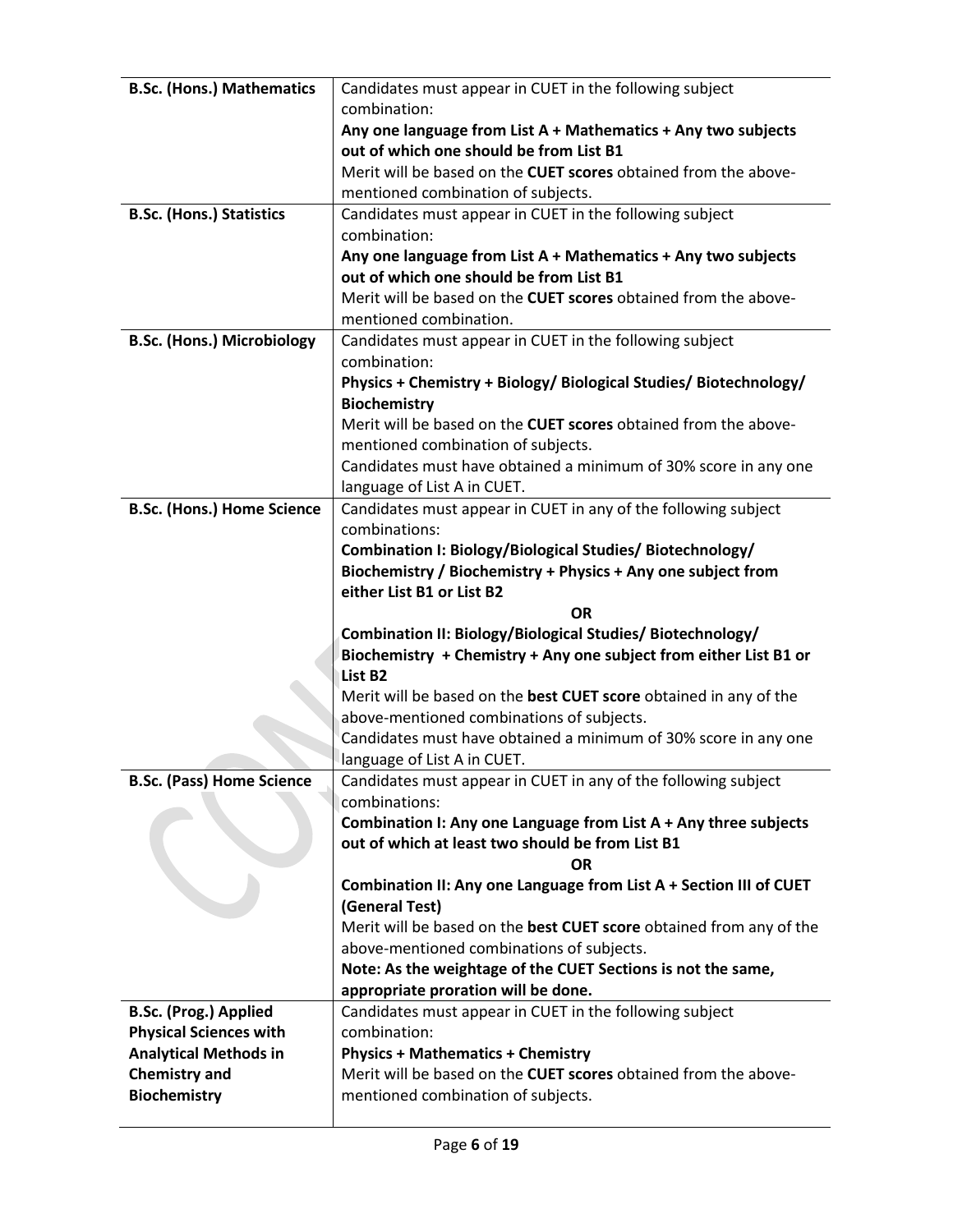|                                                     | Candidates must have obtained a minimum of 30% score in any one                                       |
|-----------------------------------------------------|-------------------------------------------------------------------------------------------------------|
|                                                     | language of List A in CUET.                                                                           |
| <b>B.Sc. (Prog.) Applied</b>                        | Candidates must appear in CUET in the following subject                                               |
| <b>Physical Sciences with</b>                       | combination:                                                                                          |
| <b>Industrial Chemistry</b>                         | <b>Physics + Mathematics + Chemistry</b>                                                              |
|                                                     | Merit will be based on the CUET scores obtained from the above-                                       |
|                                                     | mentioned combination of subjects.                                                                    |
|                                                     | Candidates must have obtained a minimum of 30% score in any one                                       |
|                                                     | language of List A in CUET.                                                                           |
| B. Sc. (Prog.) Physical                             | Candidates must appear in CUET in the following subject                                               |
| <b>Science with Chemistry</b>                       | combination:                                                                                          |
|                                                     | <b>Physics + Mathematics + Chemistry</b>                                                              |
|                                                     | Merit will be based on the CUET score obtained from the above-                                        |
|                                                     | mentioned combination of subjects.                                                                    |
|                                                     | Candidates must have obtained a minimum of 30% score in any one                                       |
|                                                     | language of List A in CUET.                                                                           |
| B. Sc. (Prog.) Physical                             | Candidates must appear in CUET in any of the following subject                                        |
| <b>Science with Electronics</b>                     | combinations:                                                                                         |
|                                                     | <b>Combination I: Physics + Mathematics + Chemistry</b>                                               |
|                                                     | <b>OR</b>                                                                                             |
|                                                     | Combination II : Physics + Mathematics + Computer Science/                                            |
|                                                     | <b>Informatics Practice</b>                                                                           |
|                                                     | Merit will be based on the best CUET score obtained from any of the                                   |
|                                                     | above-mentioned combinations of subjects.                                                             |
|                                                     | Candidates must have obtained a minimum of 30% score in any one                                       |
|                                                     | language of List A in CUET.                                                                           |
| <b>B.Sc. (Prog.) Physical</b>                       | Candidates must appear in CUET in any of the following subject                                        |
| <b>Science with Computer</b>                        | combinations:                                                                                         |
| <b>Science/Informatics</b>                          | <b>Combination I: Physics + Mathematics + Chemistry</b>                                               |
| <b>Practices</b>                                    | <b>OR</b>                                                                                             |
|                                                     | Combination II : Physics + Mathematics + Computer Science/                                            |
|                                                     | <b>Informatics Practices</b>                                                                          |
|                                                     | Merit will be based on the best CUET score obtained from any of the                                   |
|                                                     | above-mentioned combinations of subjects.                                                             |
|                                                     | Candidates must have obtained a minimum of 30% score in any one                                       |
|                                                     | language of List A in CUET.                                                                           |
| <b>B.Sc. (Prog.) Applied Life</b>                   | Candidates must appear in CUET in the following subject                                               |
| <b>Science/ Life Science</b>                        | combination:                                                                                          |
|                                                     | Chemistry + Physics + Biology/Biological Studies/ Biotechnology                                       |
|                                                     | Merit will be based on the CUET scores obtained from the above-                                       |
|                                                     |                                                                                                       |
|                                                     | mentioned combination of subjects.                                                                    |
|                                                     | Candidates must have obtained a minimum of 30% score in any one                                       |
|                                                     | language of List A in CUET.                                                                           |
|                                                     | Candidates must appear in CUET in the following subject                                               |
|                                                     | combination:                                                                                          |
| <b>B.Sc. (Prog.) Mathematical</b><br><b>Science</b> | Any one language from List A + Mathematics + Any two subjects                                         |
|                                                     | out of which one should be from List B1                                                               |
|                                                     | Merit will be based on the CUET scores obtained from the above-<br>mentioned combination of subjects. |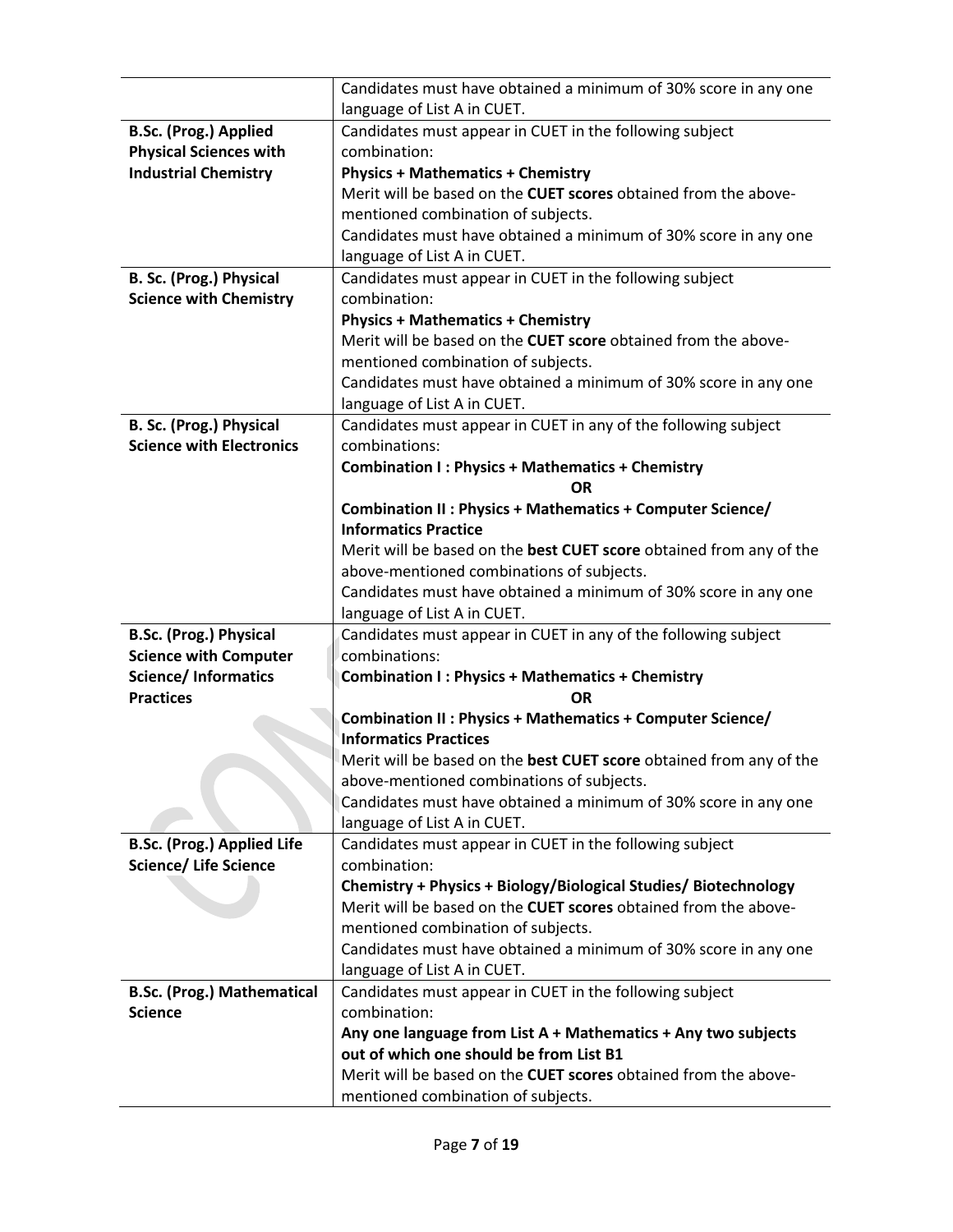| <b>B.Tech.</b> (Information          | Candidates must appear in CUET in the following subject                                   |
|--------------------------------------|-------------------------------------------------------------------------------------------|
| <b>Technology and</b>                | combination:                                                                              |
| <b>Mathematical Innovation)</b>      | Any one Language from List A + Mathematics + Section III of CUET<br>(General Test)        |
| (offered by Cluster                  |                                                                                           |
|                                      |                                                                                           |
| <b>Innovation Centre)</b>            | Merit will be based on the CUET scores obtained from the above-<br>mentioned combination. |
| <b>B.Sc. in Physical Education,</b>  | Candidates must appear in both CUET and Performance-based test.                           |
| <b>Health Education &amp; Sports</b> |                                                                                           |
|                                      |                                                                                           |
|                                      | Candidates must appear in CUET in any of the following subject                            |
|                                      | combinations:                                                                             |
|                                      |                                                                                           |
|                                      | Combination I: Any one Language from List A + Physical Education                          |
|                                      | from List B2 + Any two subjects out of which one should be from List                      |
|                                      |                                                                                           |
|                                      | <b>B1</b>                                                                                 |
|                                      | <b>OR</b>                                                                                 |
|                                      | Combination II: Any one Language from List $A + Any two subjects$                         |
|                                      | from List B1 + Any one subject from either List B1 or List B2                             |
|                                      |                                                                                           |
|                                      | <b>AND</b>                                                                                |
|                                      | <b>Performance-Based Test</b>                                                             |
|                                      |                                                                                           |
|                                      | Merit will be calculated by considering the 'Combined CUET score                          |
|                                      | weightage) and Performance-based test score<br>(50%<br>(50%                               |
|                                      | weightage)'                                                                               |
|                                      |                                                                                           |
|                                      |                                                                                           |
|                                      | CUET score will be the best CUET score obtained from any one of the                       |
|                                      | above-mentioned combinations of subjects.                                                 |

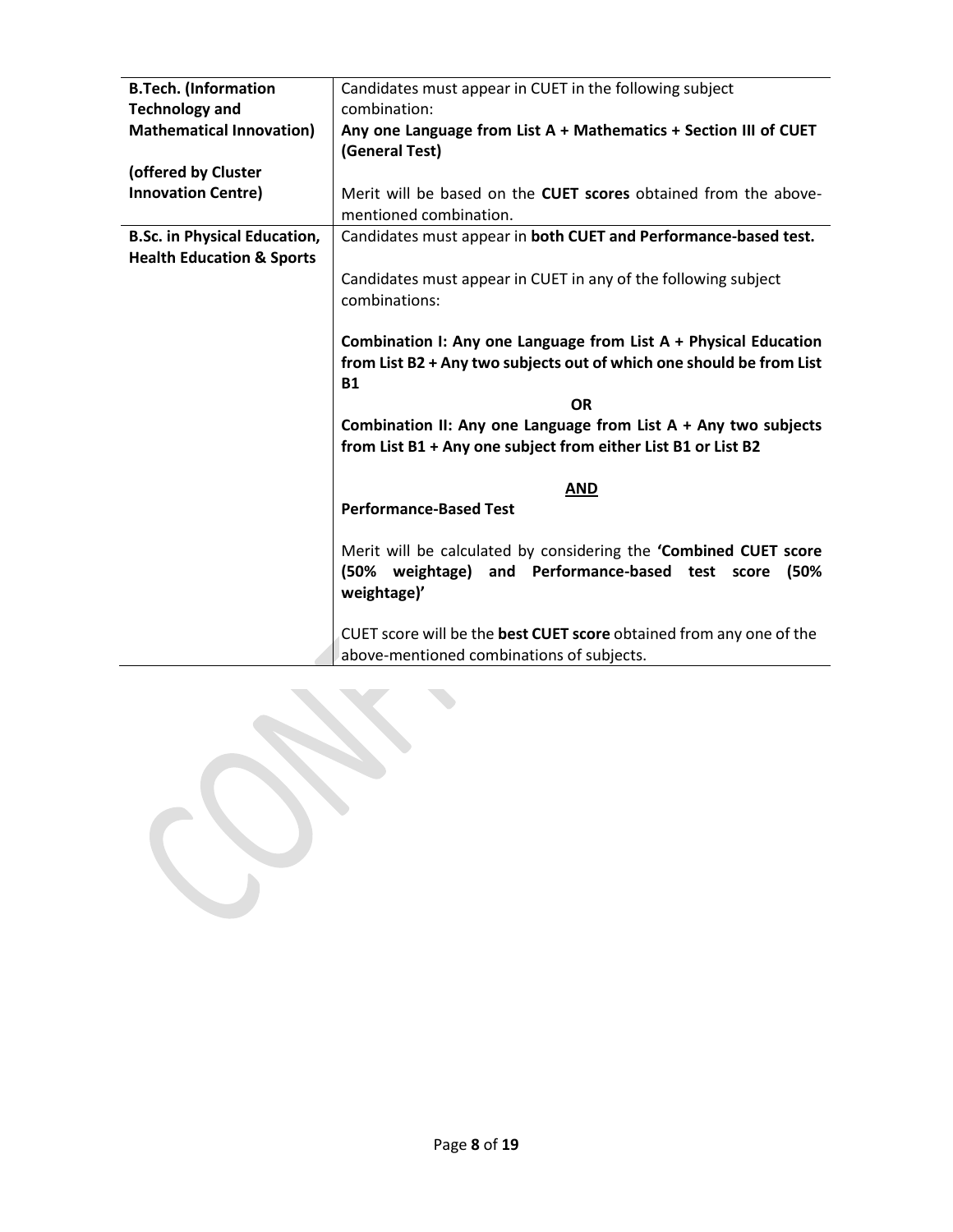# *UG Programs in Arts and Social Sciences*

# **Minimum Eligibility**

| The candidate must have studied and passed Class XII Examination<br><b>All Programs</b> |                                                   |
|-----------------------------------------------------------------------------------------|---------------------------------------------------|
|                                                                                         | or its equivalent from a single recognized board. |

# **Program Specific Eligibilities**

| <b>Programs</b>       | <b>Program Specific Eligibilities</b>                                           |
|-----------------------|---------------------------------------------------------------------------------|
| B.A. (Hons.) Sanskrit | Candidates must appear in CUET in any of the following subject                  |
|                       | combinations:                                                                   |
|                       | Combination I: Any one Language from List A + Sanskrit from List                |
|                       | B1 + Any two subjects out of which one should be from List B1                   |
|                       | ΩR                                                                              |
|                       | Combination II: Any one Language from List A + Any two subjects                 |
|                       | from List B1 + Any one subject from either List B1 or List B2                   |
|                       | Merit will be based on the best CUET score obtained from any of the             |
|                       | above-mentioned combinations of subjects.                                       |
|                       | Candidates who opted for Combination II for admission will be                   |
|                       | considered only if seats remain vacant after considering all the                |
|                       | candidates who opted for Combination I                                          |
| B.A. (Hons.) English  | Candidates must appear in CUET in the following subject<br>combination:         |
|                       | English from List A + Any two subjects from List B1 + Any one                   |
|                       | subject from either List B1 or List B2                                          |
|                       | Merit will be based on the <b>CUET scores</b> obtained from the above-          |
|                       | mentioned combination of subjects                                               |
| B.A. (Hons) Hindi     | Candidates must appear in CUET in the following subject                         |
|                       | combination:                                                                    |
|                       | Hindi from List $A + Any two subjects from List B1 + Any one subject$           |
|                       | from either List B1 or List B2                                                  |
|                       | Merit will be based on the <b>CUET scores</b> obtained from the above-          |
|                       | mentioned combination of subjects.                                              |
| B.A.(Hons.) Punjabi   | Candidates must appear in CUET in any of the following subject                  |
|                       | combinations:                                                                   |
|                       | Combination I: Punjabi from List A + Any two subjects from List B1              |
|                       | + Any one subject from List B1 or List B2                                       |
|                       | ΟR                                                                              |
|                       | Combination II: Any one language from List $A + Any two subjects$               |
|                       | from List B1 + Any one subject either from List B1 or List B2                   |
|                       | Merit will be based on the best CUET score obtained from any of the             |
|                       | above-mentioned combinations of subjects.                                       |
|                       | Candidates who opted for Combination II for admission will be                   |
|                       | considered only if seats remain vacant after considering all the                |
| B.A. (Hons.) Bengali  | candidates who opted for Combination I.                                         |
|                       | Candidates must appear in CUET in any of the following subject<br>combinations: |
|                       | Combination I: Bengali from List A + Any two subjects from List B1              |
|                       | + Any one subject from either List B1 or List B2                                |
|                       |                                                                                 |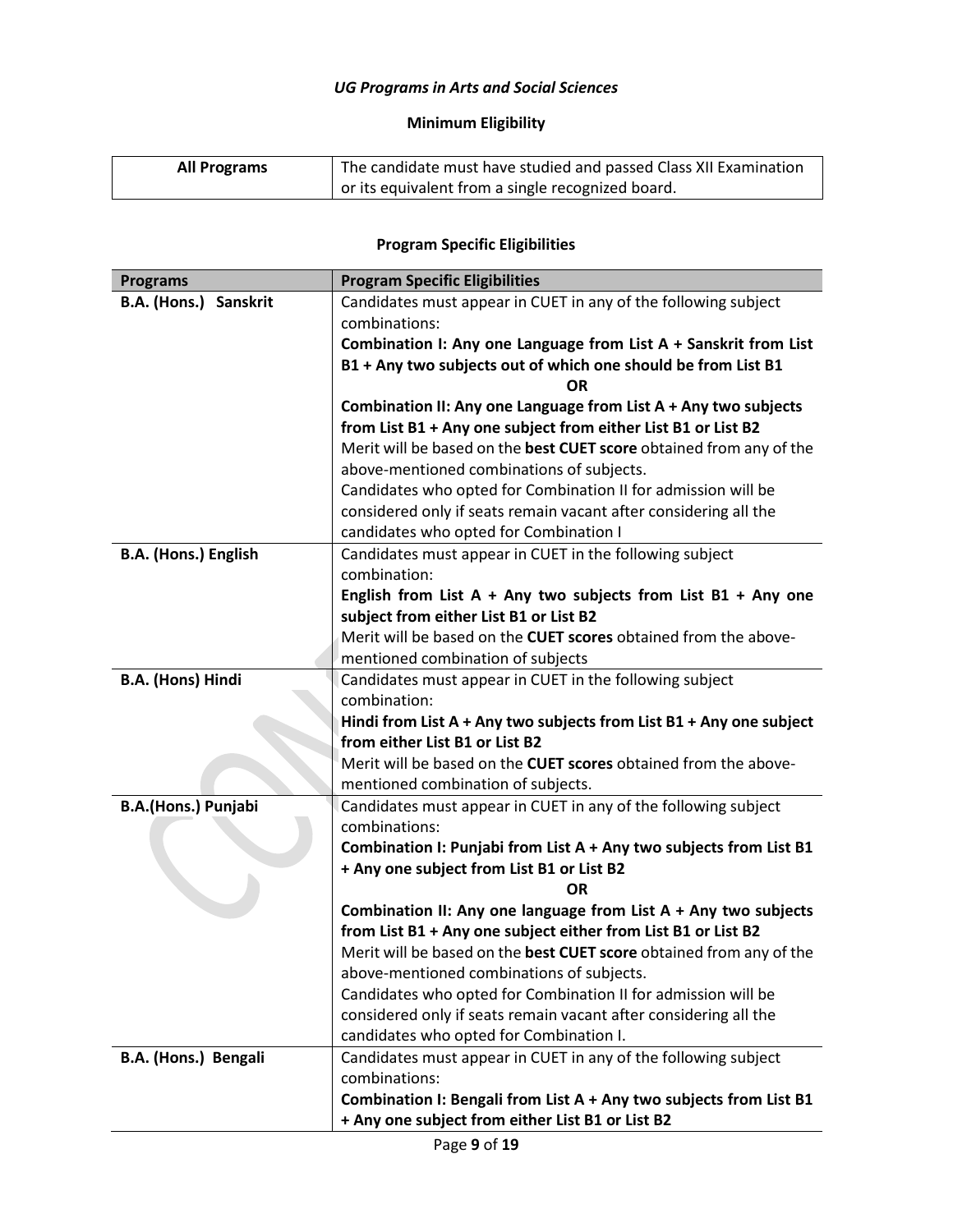|                            | <b>OR</b>                                                                       |
|----------------------------|---------------------------------------------------------------------------------|
|                            |                                                                                 |
|                            | Combination II: Any one language from List $A + Any two subjects$               |
|                            | from List B1 + Any one subject from either List B1 or List B2                   |
|                            | Merit will be based on the best CUET score obtained from any of the             |
|                            | above-mentioned combinations of subjects.                                       |
|                            | Candidates who opted for Combination II for admission will be                   |
|                            | considered only if seats remain vacant after considering all the                |
|                            | candidates who opted for Combination I                                          |
| B.A. (Hons.) Urdu          | Candidates must appear in CUET in any of the following subject                  |
|                            | combinations:                                                                   |
|                            | Combination I: Urdu from List A + Any two subjects from List B1 +               |
|                            | Any one subject from either List B1 or List B2                                  |
|                            | ΟR                                                                              |
|                            |                                                                                 |
|                            | Combination II: Any one language from List $A + Any two subjects$               |
|                            | from List B1 + Any one subject from either List B1 or List B2                   |
|                            | Merit will be based on the best CUET score obtained from any of the             |
|                            | above-mentioned combinations of subjects.                                       |
|                            | Candidates who opted for Combination II for admission will be                   |
|                            | considered only if seats remain vacant after considering all the                |
|                            | candidates who opted for Combination I                                          |
| B.A. (Hons.) Arabic        | Candidates must appear in CUET in any of the following subject                  |
|                            | combinations:                                                                   |
|                            | Combination I: Any one Language from List A + Arabic from List A +              |
|                            | Any two subjects out of which one should be from List B1                        |
|                            | <b>OR</b>                                                                       |
|                            | Combination II: Any one language from List $A + Any two subjects$               |
|                            | from List B1 + Any one subject from either List B1 or List B2                   |
|                            | Merit will be based on the best CUET score obtained from any of the             |
|                            | above-mentioned combinations of subjects.                                       |
|                            | Candidates who opted for Combination II for admission will be                   |
|                            | considered only if seats remain vacant after considering all the                |
|                            | candidates who opted for Combination I.                                         |
| <b>B.A.</b> (Hons) Persian | Candidates must appear in CUET in any of the following subject                  |
|                            | combinations:                                                                   |
|                            | Combination I: Any one Language from List A + Persian from List A               |
|                            | + Any two subjects out of which one should be from List B1                      |
|                            | <b>OR</b>                                                                       |
|                            | Combination II: Any one Language from List A1 + Any two subjects                |
|                            | from List B1 + Any one subject from either List B1 or List B2                   |
|                            | Merit will be based on the best CUET score obtained from any of the             |
|                            | above-mentioned combinations of subjects.                                       |
|                            | Candidates who opted for Combination II for admission will be                   |
|                            | considered only if seats remain vacant after considering all the                |
|                            | candidates who opted for Combination I                                          |
|                            |                                                                                 |
| B.A. (Hons.) French        | Candidates must appear in CUET in any of the following subject<br>combinations: |
|                            | Combination I: Any one Language from List A + French from List A                |
|                            | + Any two subjects out of which one should be from List B1                      |
|                            |                                                                                 |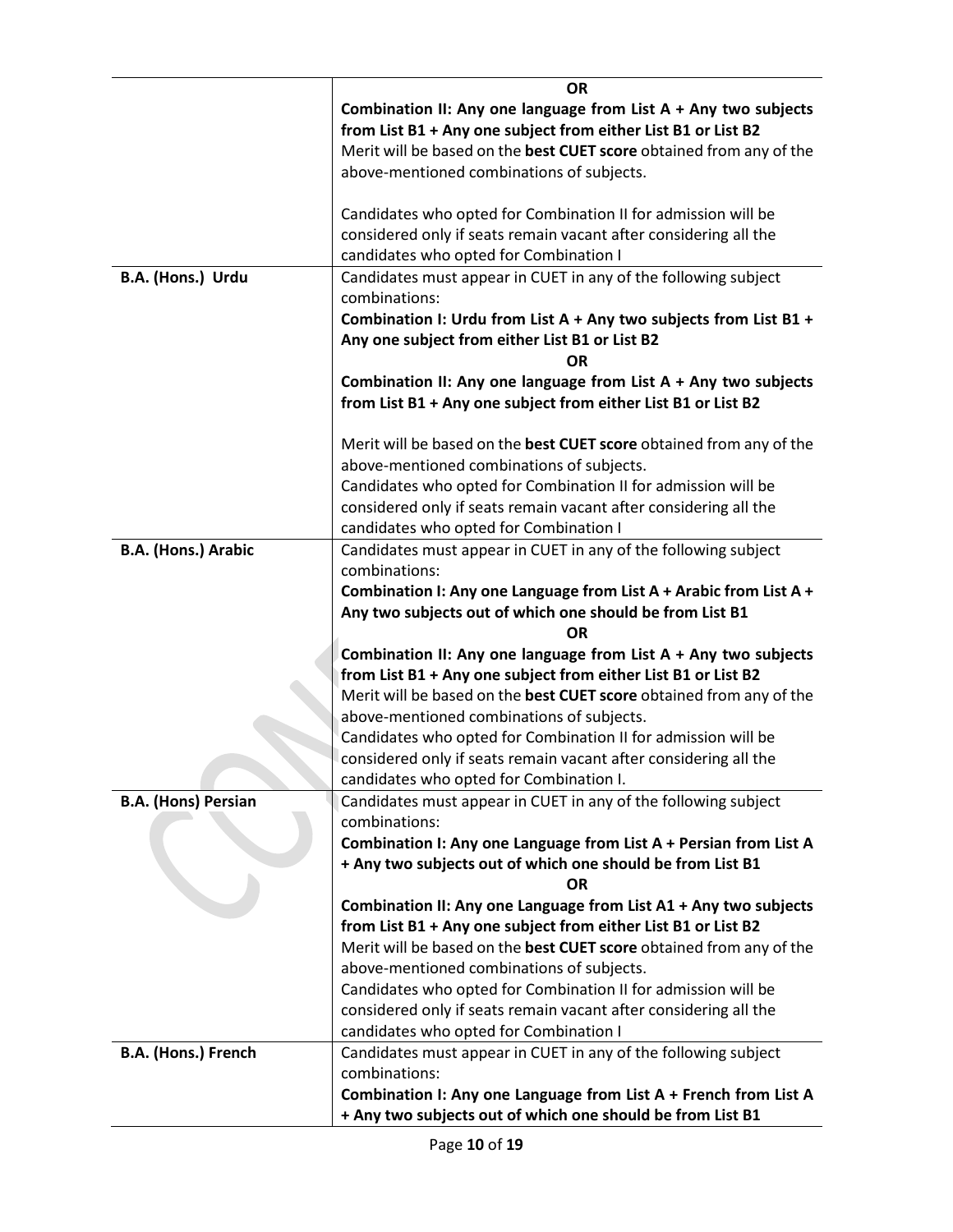|                             | <b>OR</b>                                                                                                                         |
|-----------------------------|-----------------------------------------------------------------------------------------------------------------------------------|
|                             | Combination II: Any one Language from List A + Any two subjects                                                                   |
|                             | from List B1 + Any one subject from either List B1 or List B2                                                                     |
|                             | Merit will be based on the best CUET score obtained from any of the                                                               |
|                             | above-mentioned combinations of subjects.                                                                                         |
|                             | Candidates who opted for Combination II for admission will be                                                                     |
|                             | considered only if seats remain vacant after considering all the                                                                  |
|                             | candidates who opted for Combination I                                                                                            |
| <b>B.A. (Hons.) German</b>  | Candidates must appear in CUET in any of the following subject                                                                    |
|                             | combinations:                                                                                                                     |
|                             | Combination I: Any one Language from List A + German from List                                                                    |
|                             | A+ Any two subjects out of which one should be from List B1                                                                       |
|                             | OR                                                                                                                                |
|                             | Combination II: Any one Language from List $A + Any two subjects$                                                                 |
|                             | from List B1 + Any one subject from either List B1 or List B2                                                                     |
|                             | Merit will be based on the best CUET scores obtained from any of                                                                  |
|                             | the above-mentioned combinations of subjects.                                                                                     |
|                             | Candidates who opted for Combination II for admission will be                                                                     |
|                             | considered only if seats remain vacant after considering all the                                                                  |
|                             | candidates who opted for Combination I                                                                                            |
| B.A. (Hons.) Italian        | Candidates must appear in CUET in any of the following subject                                                                    |
|                             | combinations:                                                                                                                     |
|                             | Combination I: Any one Language from List A + Italian from List A +                                                               |
|                             | Any two subjects out of which one should be from List B1                                                                          |
|                             | ΟR                                                                                                                                |
|                             |                                                                                                                                   |
|                             |                                                                                                                                   |
|                             | Combination II: Any one Language from List $A + Any two subjects$                                                                 |
|                             | from List B1 + Any one subject from either List B1 or List B2                                                                     |
|                             | Merit will be based on the best CUET scores obtained from any of                                                                  |
|                             | the above-mentioned combinations of subjects.                                                                                     |
|                             | Candidates who opted for Combination II for admission will be                                                                     |
|                             | considered only if seats remain vacant after considering all the                                                                  |
|                             | candidates who opted for Combination I                                                                                            |
| <b>B.A. (Hons.) Spanish</b> | Candidates must appear in CUET in any of the following subject                                                                    |
|                             | combinations:                                                                                                                     |
|                             | Combination I: Any one Language from List A + Spanish from List A                                                                 |
|                             | + Any two subjects out of which one should be from List B1<br>ΟR                                                                  |
|                             | Combination II: Any one Language from List A + Any two subjects                                                                   |
|                             |                                                                                                                                   |
|                             | from List B1 + Any one subject from either List B1 or List B2<br>Merit will be based on the best CUET scores obtained from any of |
|                             | the above-mentioned combinations of subjects.                                                                                     |
|                             |                                                                                                                                   |
|                             | Candidates who opted for Combination II for admission will be<br>considered only if seats remain vacant after considering all the |
|                             | candidates who opted for Combination I                                                                                            |
| <b>B.A.(Hons.) Applied</b>  | Candidates must appear in CUET in the following subject                                                                           |
| <b>Psychology</b>           | combination:                                                                                                                      |
|                             | Any one Language from List A + Any two subjects from List B1 +                                                                    |
|                             | Any one subject from either List B1 or List B2                                                                                    |
|                             | Merit will be based on the CUET scores obtained from the above-                                                                   |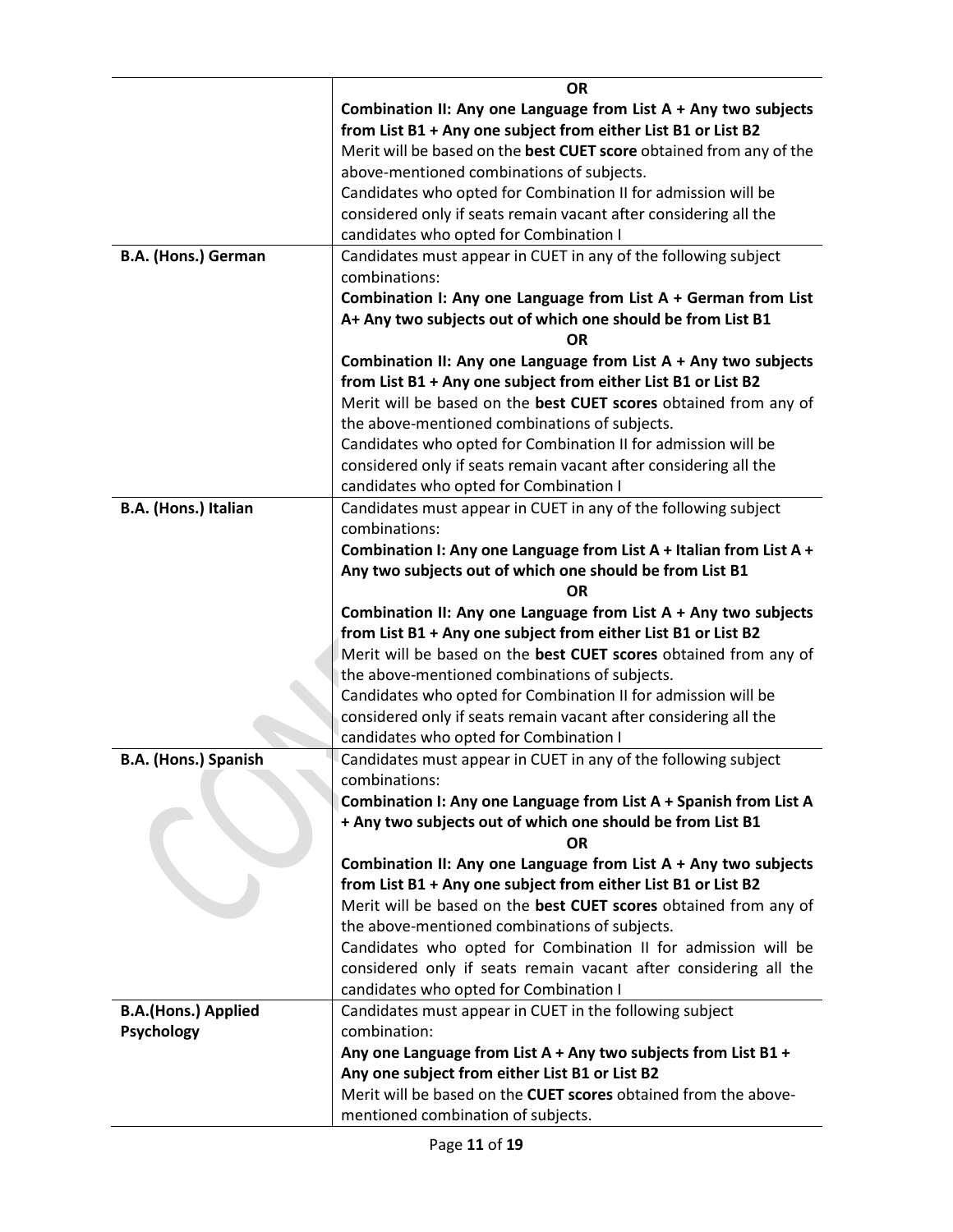| <b>B.A.(Hons.) Psychology</b>        | Candidates must appear in CUET in the following subject                                       |
|--------------------------------------|-----------------------------------------------------------------------------------------------|
|                                      | combination:                                                                                  |
|                                      | Any one Language from List A + Any two subjects from List B1 +                                |
|                                      | Any one subject from either List B1 or List B2                                                |
|                                      | Merit will be based on the CUET scores obtained from the above-                               |
|                                      | mentioned combination of subjects.                                                            |
| <b>B.A.(Hons.) Philosophy</b>        | Candidates must appear in CUET in the following subject                                       |
|                                      | combination:                                                                                  |
|                                      | Any one Language from List A + Any two subjects from List B1 +                                |
|                                      | Any one subject from either List B1 or List B2                                                |
|                                      | Merit will be based on the <b>CUET scores</b> obtained from the above-                        |
|                                      | mentioned combination of subjects.                                                            |
| B.A. (Hons) Hindi                    | Candidates must appear in CUET in any of the following subject                                |
| Patrakarita                          | combinations:                                                                                 |
|                                      | Combination I: Hindi from List A + Any two subjects from List B1 +                            |
|                                      | Any one subject from either List B1 or List B2                                                |
|                                      | <b>OR</b>                                                                                     |
|                                      | Combination II: Hindi from List A + SECTION III of CUET (General                              |
|                                      | Test)                                                                                         |
|                                      | Merit will be based on the best CUET score obtained from any of the                           |
|                                      | above-mentioned combinations of subjects.                                                     |
| <b>B.A. (Hons.) Journalism</b>       | Candidates must appear in CUET in any of the following subject                                |
|                                      | combinations:                                                                                 |
|                                      | Combination I: English from List A + Any two subjects from List B1                            |
|                                      | + Any one subject from either List B1 or List B2                                              |
|                                      |                                                                                               |
|                                      | <b>OR</b>                                                                                     |
|                                      | Combination II: English from List A + SECTION III of CUET (General                            |
|                                      | Test)                                                                                         |
|                                      | Merit will be based on the best CUET score obtained from any of                               |
|                                      | the above-mentioned combinations of subjects.                                                 |
| <b>B.A. Hons. (Humanities and</b>    | Candidates must appear in CUET in the following subject                                       |
| <b>Social Sciences)</b>              | combination:                                                                                  |
|                                      | Any one Language from List A1 + Any three subjects out of which at                            |
| (offered by Cluster                  | least two should be from List B1                                                              |
| <b>Innovation Centre)</b>            | Merit will be based on the CUET scores obtained from the above-                               |
|                                      | mentioned combination of subjects.                                                            |
| <b>B.A.(Hons.) Geography</b>         | Candidates must appear in CUET in the following subject                                       |
|                                      | combination:                                                                                  |
|                                      | Any one Language from List A + Any two subjects from List B1 +                                |
|                                      | Any one subject from either List B1 or List B2                                                |
|                                      | Merit will be based on the CUET scores obtained from the above-                               |
|                                      | mentioned combination of subjects.                                                            |
| <b>B.A.(Hons.) History</b>           | Candidates must appear in CUET in the following subject                                       |
|                                      | combination:                                                                                  |
|                                      | Any one Language from List A + Any two subjects from List B1 +                                |
|                                      | Any one subject from either List B1 or List B2                                                |
|                                      | Merit will be based on the <b>CUET scores</b> obtained from the above-                        |
| <b>B.A.(Hons.) Political Science</b> | mentioned combination of subjects.<br>Candidates must appear in CUET in the following subject |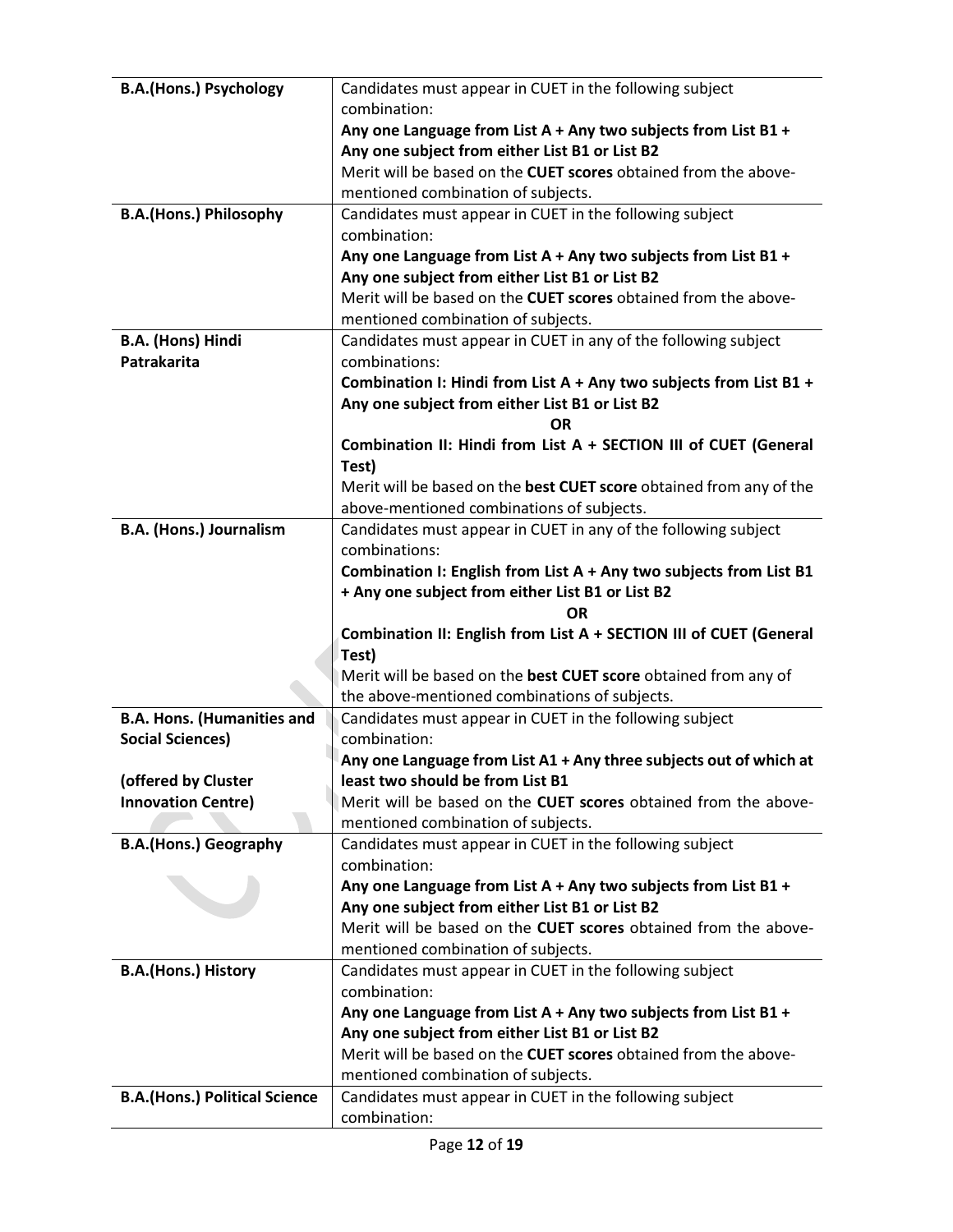|                                | Any one Language from List A + Any two subjects from List B1 +                                      |
|--------------------------------|-----------------------------------------------------------------------------------------------------|
|                                | Any one subject from either List B1 or List B2                                                      |
|                                | Merit will be based on the <b>CUET scores</b> obtained from the above-                              |
|                                | mentioned combination of subjects.                                                                  |
| <b>B.A.(Hons.) Social Work</b> | Candidates must appear in CUET in the following subject                                             |
|                                | combination:                                                                                        |
|                                | Any one Language from List A + Any two subjects from List B1 +                                      |
|                                | Any one subject from either List B1 or List B2                                                      |
|                                | Merit will be based on the <b>CUET scores</b> obtained from the above-                              |
|                                | mentioned combination of subjects.                                                                  |
| <b>B.A.(Hons.) Sociology</b>   | Candidates must appear in CUET in the following subject                                             |
|                                | combination:                                                                                        |
|                                | Any one Language from List A + Any two subjects from List B1 +                                      |
|                                | Any one subject from either List B1 or List B2                                                      |
|                                | Merit will be based on the CUET scores obtained from the above-                                     |
|                                | mentioned combination of subjects.                                                                  |
| <b>B.A.(Hons.) Economics</b>   | Candidates must appear in CUET in the following subject                                             |
|                                | combination:                                                                                        |
|                                | Any one Language from List $A + Mathematics + Any two subjects$                                     |
|                                | out of which one should be from List B1                                                             |
|                                | Merit will be based on the CUET scores obtained from the above-                                     |
|                                | mentioned combination of subjects.                                                                  |
| B.A. (Hons.) Multi-Media       | Candidates must appear in CUET in the following subject                                             |
| and Mass Communication         | combination:                                                                                        |
|                                | Any one Language from List A + Mass Media/Mass                                                      |
|                                | <b>Communication + SECTION III of CUET (General Test)</b>                                           |
|                                | Merit will be based on the CUET scores obtained from the above-                                     |
|                                | mentioned combination of subjects.                                                                  |
| <b>Five Year Integrated</b>    | Candidates must appear in CUET in any of the following subject                                      |
| <b>Program in Journalism</b>   | combinations:                                                                                       |
|                                | Combination I: English from List A + SECTION III of CUET (General                                   |
|                                | Test)                                                                                               |
|                                | <b>OR</b>                                                                                           |
|                                | Combination II : Hindi from List A + SECTION III of CUET (General                                   |
|                                | Test)                                                                                               |
|                                | Merit will be based on the best CUET scores obtained from any of                                    |
|                                | the above-mentioned combinations of subjects.                                                       |
| B.A. (Program)                 | Candidates must appear in CUET in any of the following subject<br>combinations:                     |
|                                | Combination I: Any one Language from List $A + Any two subjects$                                    |
|                                | from List B1 + Any one subject from either List B1 or List B2                                       |
|                                | ΟR                                                                                                  |
|                                |                                                                                                     |
|                                | Combination II: Any one language from List A + SECTION III of CUET<br>(General Test)                |
|                                | Merit will be based on the best CUET score obtained from any of the                                 |
|                                | above-mentioned combinations of subjects.                                                           |
|                                |                                                                                                     |
|                                |                                                                                                     |
|                                | Note: As the weightage of the CUET Sections is not the same,<br>appropriate proration will be done. |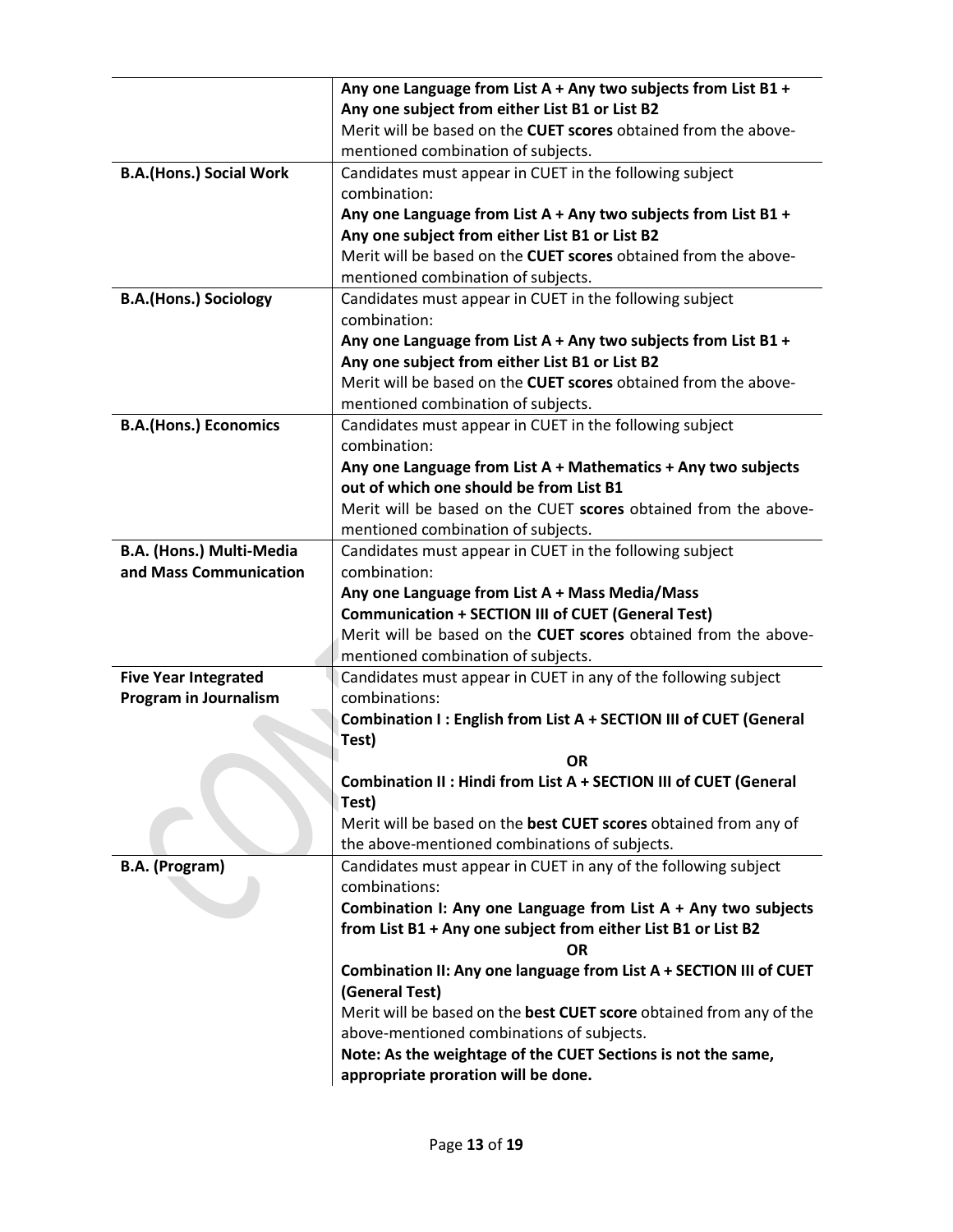| <b>B.A. (Vocational Studies)</b>    | Candidates must appear in CUET in any of the following subject                              |
|-------------------------------------|---------------------------------------------------------------------------------------------|
|                                     | combinations:                                                                               |
|                                     | Combination I: Any one Language from List A + Any two subjects                              |
|                                     | from List B1 + Any one subject from either List B1 or List B2.                              |
|                                     | <b>OR</b>                                                                                   |
|                                     | Combination II: Any one Language from List A + SECTION III of                               |
|                                     | <b>CUET (General Test)</b>                                                                  |
|                                     | Merit will be based on the best CUET scores obtained from the                               |
|                                     | above-mentioned combination of subjects.                                                    |
|                                     | Note: As the weightage of the CUET Sections is not the same,                                |
|                                     | appropriate proration will be done.                                                         |
| <b>B.Voc. (Printing Technology)</b> | Candidates must appear in CUET in any of the following subject                              |
|                                     | combinations:                                                                               |
|                                     | Combination I: Any one Language from List A + Any two subjects                              |
|                                     | from List B1 + Any one subject from either List B1 or List B2.                              |
|                                     | OR                                                                                          |
|                                     | Combination II: Any one Language from List A + SECTION III of                               |
|                                     | <b>CUET (General Test)</b>                                                                  |
|                                     | Merit will be based on the best CUET scores obtained from the                               |
|                                     | above-mentioned combination of subjects.                                                    |
|                                     | Note: As the weightage of the CUET Sections is not the same,                                |
|                                     | appropriate proration will be done.                                                         |
| <b>B.Voc. (Health Care</b>          | Candidates must appear in CUET in any of the following subject                              |
| Management)                         | combinations:                                                                               |
|                                     | Combination I: Any one Language from List A + Any two subjects                              |
|                                     | from List B1 + Any one subject from either List B1 or List B2.                              |
|                                     | <b>OR</b>                                                                                   |
|                                     | Combination II: Any one Language from List A + SECTION III of<br><b>CUET (General Test)</b> |
|                                     | Merit will be based on the best CUET scores obtained from the                               |
|                                     | above-mentioned combination of subjects.                                                    |
|                                     | Note: As the weightage of the CUET Sections is not the same,                                |
|                                     | appropriate proration will be done.                                                         |
| <b>B.Voc. (Retail Management</b>    | Candidates must appear in CUET in any of the following subject                              |
| and IT)                             | combinations:                                                                               |
|                                     | Combination I: Any one Language from List A + Any two subjects                              |
|                                     | from List B1 + Any one subject from either List B1 or List B2.                              |
|                                     | <b>OR</b>                                                                                   |
|                                     | Combination II: Any one Language from List A + SECTION III of                               |
|                                     | <b>CUET (General Test)</b>                                                                  |
|                                     | Merit will be based on the best CUET scores obtained from the                               |
|                                     | above-mentioned combination of subjects.                                                    |
|                                     | Note: As the weightage of the CUET Sections is not the same,                                |
|                                     | appropriate proration will be done.                                                         |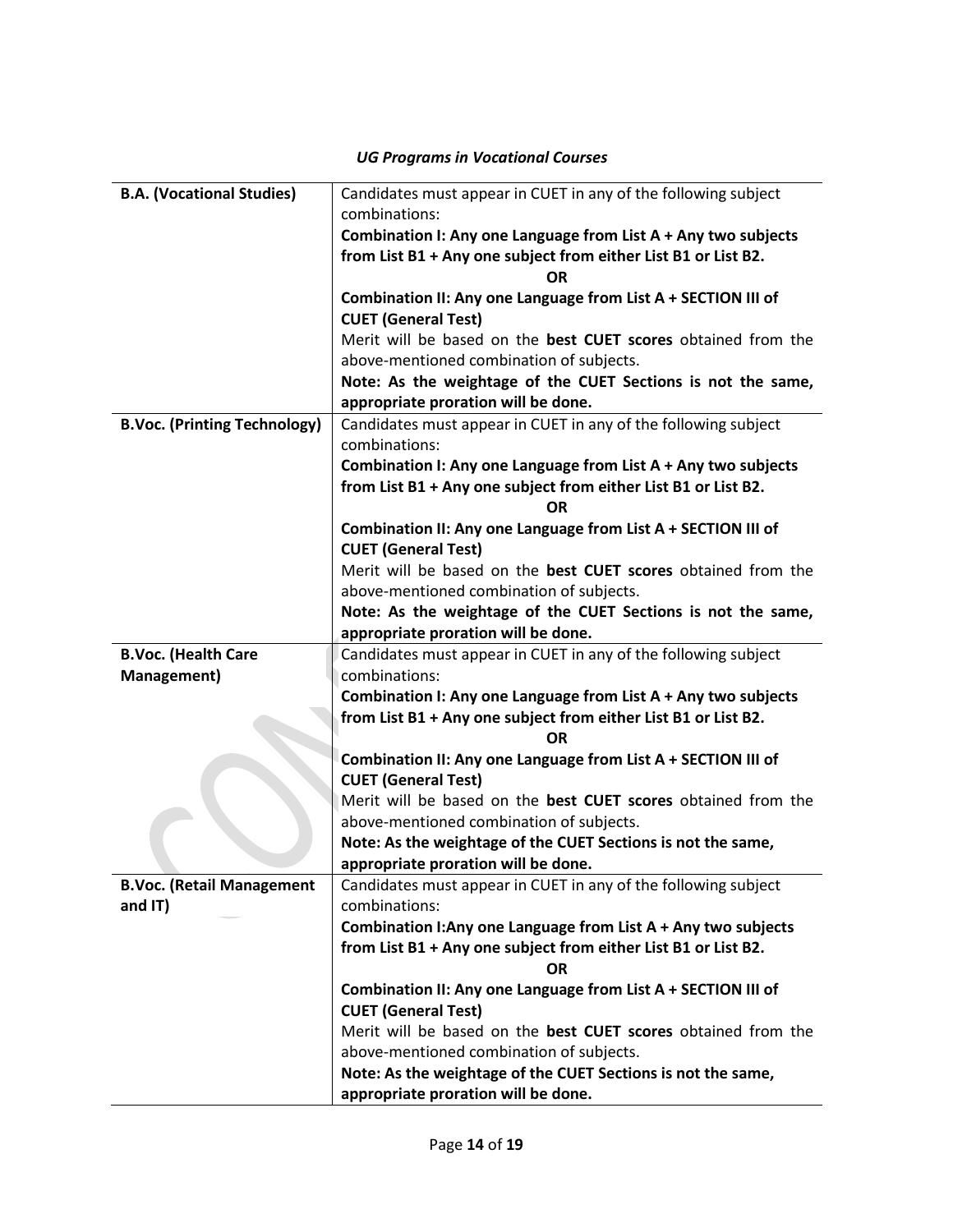| <b>B.Voc. (Banking Operations)</b> | Candidates must appear in CUET in any of the following subject<br>combinations:             |
|------------------------------------|---------------------------------------------------------------------------------------------|
|                                    |                                                                                             |
|                                    | Combination I: Any one Language from List A + Any two subjects                              |
|                                    | from List B1 + Any one subject from either List B1 or List B2.                              |
|                                    | ΩR                                                                                          |
|                                    | Combination II: Any one Language from List A + SECTION III of<br><b>CUET (General Test)</b> |
|                                    | Merit will be based on the best CUET scores obtained from the                               |
|                                    | above-mentioned combination of subjects.                                                    |
|                                    | Note: As the weightage of the CUET Sections is not the same,                                |
|                                    | appropriate proration will be done.                                                         |
| <b>B.Voc. (Web Designing)</b>      | Candidates must appear in CUET in any of the following subject<br>combinations:             |
|                                    | Combination I: Any one Language from List A + Mathematics +                                 |
|                                    | Any two subjects out of which one is from List B1                                           |
|                                    | <b>OR</b>                                                                                   |
|                                    | Combination II: Any one Language from List A + Mathematics +                                |
|                                    | <b>SECTION III of CUET (General Test)</b>                                                   |
|                                    | Merit will be based on the CUET scores obtained from the above-                             |
|                                    | mentioned combinations of subjects.                                                         |
|                                    | Note: As the weightage of the CUET Sections is not the same,                                |
|                                    | appropriate proration will be done.                                                         |
| <b>B.Voc. (Software</b>            | Candidates must appear in CUET in any of the following subject                              |
| Development)                       | combinations:                                                                               |
|                                    | Combination I: Any one Language from List A + Mathematics +                                 |
|                                    | Any two subjects out of which one is from List B1                                           |
|                                    | <b>OR</b>                                                                                   |
|                                    | Combination II: Any one Language from List A + Mathematics +                                |
|                                    | <b>SECTION III of CUET (General Test)</b>                                                   |
|                                    | Merit will be based on the CUET scores obtained from the above-                             |
|                                    | mentioned combinations of subjects.                                                         |
|                                    | Note: As the weightage of the CUET Sections is not the same,                                |
|                                    |                                                                                             |
|                                    | appropriate proration will be done.                                                         |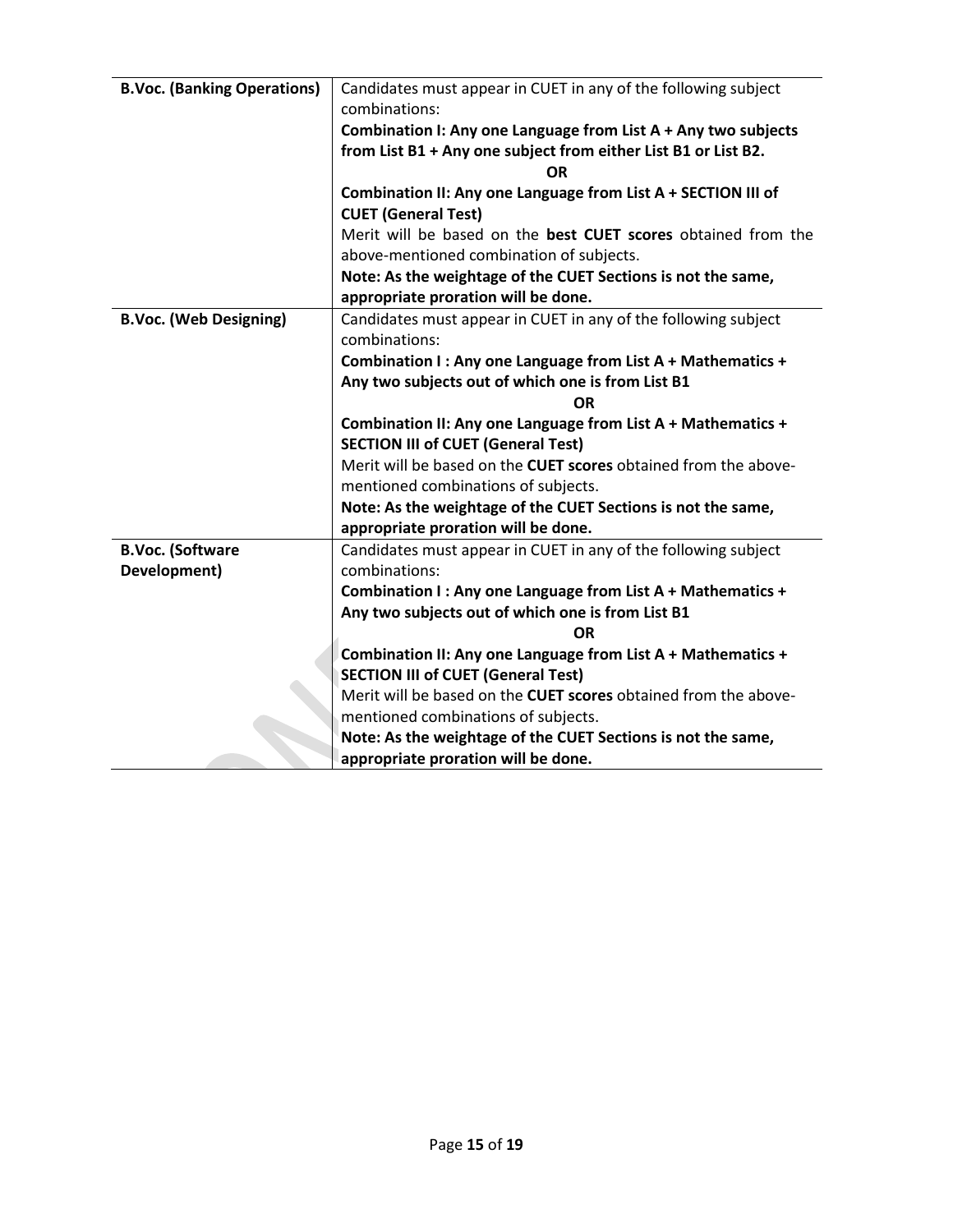### *UG Programs in Music and Fine Arts*

### **Minimum Eligibility**

| <b>All Programs</b>                   | The candidate must have studied and passed Class XII           |
|---------------------------------------|----------------------------------------------------------------|
|                                       | Examination or its equivalent from a single recognized board.  |
|                                       |                                                                |
|                                       |                                                                |
|                                       |                                                                |
|                                       | Candidates must appear in both CUET and Performance-based      |
| B.A. (Hons) in Hindustani Music-      | test.                                                          |
| Vocal/ Instrumental (Sitar/           |                                                                |
| Sarod/ Guitar/ Violin/ Santoor        | Candidates must appear in CUET in any of the following subject |
|                                       | combinations:                                                  |
| <b>B.A. (Hons) in Karnatak Music-</b> |                                                                |
| Vocal/ Instrumental (Veena/           | Combination I: Any one Language from List A + Performing Arts  |
| Violin)                               | from List B2 + Any two subjects out of which one should be     |
|                                       | from List B1                                                   |
|                                       |                                                                |
| B.A. (Hons) in Hindustani Music-      | <b>OR</b>                                                      |
| Percussion (Tabla/ Pakhawaj)          | Combination II: Any one Language from List $A + Any two$       |
|                                       | subjects from List B1 + Any one subject from either List B1 or |
|                                       | List B <sub>2</sub>                                            |
|                                       | And                                                            |
|                                       |                                                                |
|                                       | <b>Performance-Based Test</b>                                  |
|                                       |                                                                |
|                                       | Merit will be calculated by considering the 'Combined CUET     |
|                                       | score (50% weightage) and Performance-based test score (50%    |
|                                       | weightage)'                                                    |
|                                       |                                                                |
|                                       | CUET score will be the best score obtained from any one of the |
|                                       | above-mentioned combinations of subjects.                      |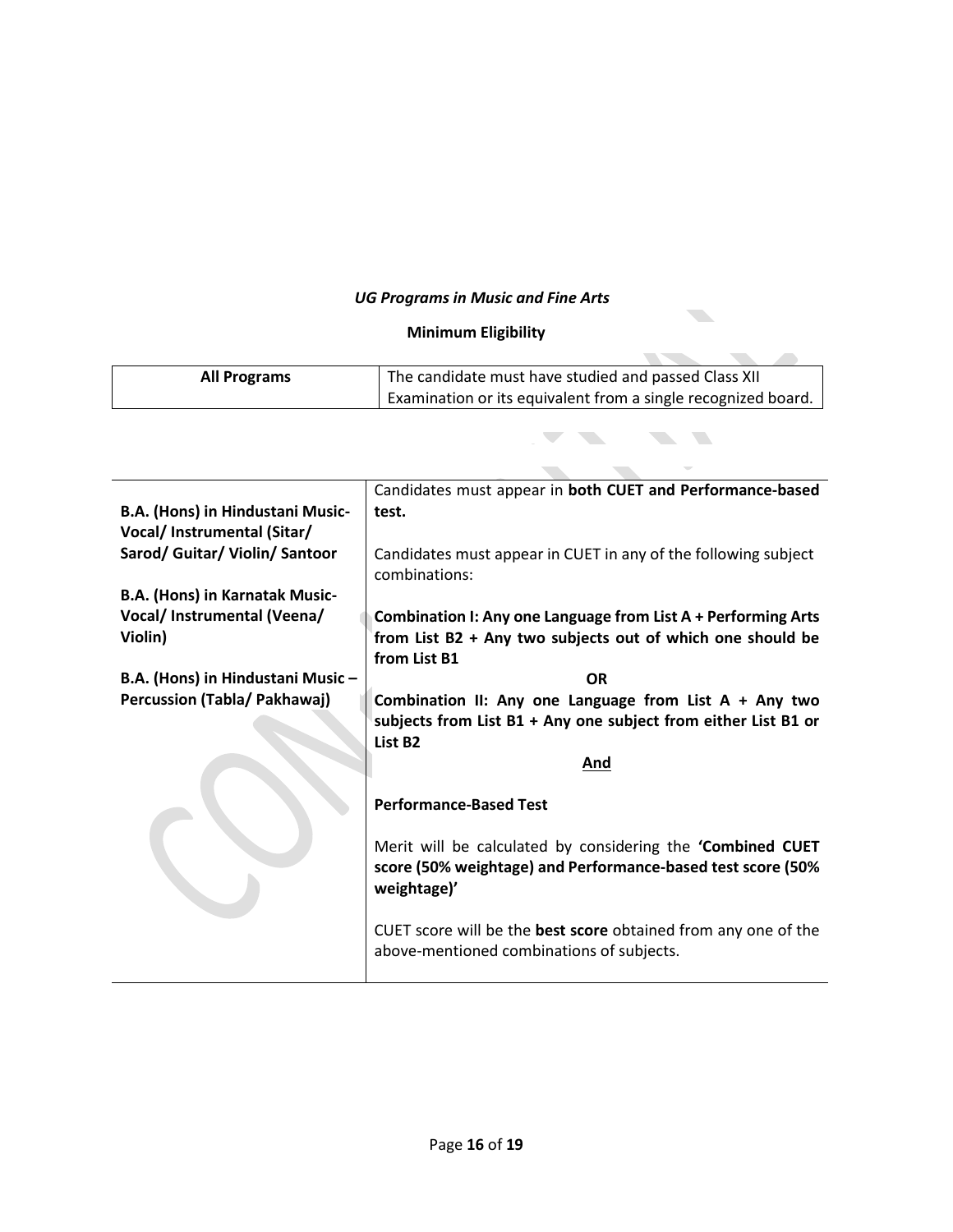### *UG Programs in Commerce, Business Studies and Management*

# **Minimum Eligibility**

| <b>All Programs</b> | The candidate must have studied and passed Class XII          |
|---------------------|---------------------------------------------------------------|
|                     | Examination or its equivalent from a single recognized board. |

| B. Com. (Hons.)                           | Candidates must appear in CUET in any of the following subject                                                                     |
|-------------------------------------------|------------------------------------------------------------------------------------------------------------------------------------|
|                                           | combinations:                                                                                                                      |
|                                           | Combination I: Any one Language from List A + Mathematics + Any                                                                    |
|                                           | two subjects out of which at least one should be from List B1                                                                      |
|                                           |                                                                                                                                    |
|                                           | Combination I: Any one Language from List A + Any three subjects                                                                   |
|                                           | out of which at least two should be from List B1                                                                                   |
|                                           | ΩR                                                                                                                                 |
|                                           | Combination II: Any one Language from List A + Business Studies +                                                                  |
|                                           | Any two subjects out of which at least one should be from List B1                                                                  |
|                                           | <b>OR</b>                                                                                                                          |
|                                           | Combination III: Any one Language from List A + Accountancy +<br>Any two subjects out of which at least one should be from List B1 |
|                                           | [To be finalized]                                                                                                                  |
|                                           |                                                                                                                                    |
|                                           | Merit will be based on the best CUET scores obtained from any of                                                                   |
|                                           | the above-mentioned combinations of subjects.                                                                                      |
| B. Com.                                   | Candidates must appear in CUET in any of the following subject                                                                     |
|                                           | combinations:                                                                                                                      |
|                                           | Combination I: Any one Language from List A + Any two subjects                                                                     |
|                                           | from List B1 + Any one subject from either List B1 or List B2                                                                      |
|                                           | ΟR                                                                                                                                 |
|                                           | Combination II: Any one Language from List A + SECTION III of                                                                      |
|                                           | <b>CUET (General Test)</b>                                                                                                         |
|                                           | Merit will be based on the best CUET scores obtained from any of                                                                   |
|                                           | the above-mentioned combinations of subjects.                                                                                      |
|                                           | Note: As the weightage of the CUET Sections is not the same,                                                                       |
|                                           | appropriate proration will be done.                                                                                                |
| <b>Bachelor</b><br>of<br>Management       | Candidates must appear in CUET in the following subject                                                                            |
| <b>Studies [BMS]</b>                      | combination:                                                                                                                       |
|                                           | Any one Language from List A + Mathematics + SECTION III of                                                                        |
|                                           | <b>CUET (General Test)</b>                                                                                                         |
|                                           | Merit will be based on the CUET scores obtained from the above-                                                                    |
|                                           | mentioned combination of subjects.                                                                                                 |
| <b>Bachelor of Business</b>               | Candidates must appear in CUET in the following subject<br>combination:                                                            |
| <b>Administration (Financial</b>          |                                                                                                                                    |
| <b>Investment Analysis)</b><br>[BBA(FIA)] | Any one Language from List A + Mathematics + SECTION III of<br><b>CUET (General Test)</b>                                          |
|                                           | Merit will be based on the CUET scores obtained from the above-                                                                    |
|                                           | mentioned combination of subjects.                                                                                                 |
|                                           |                                                                                                                                    |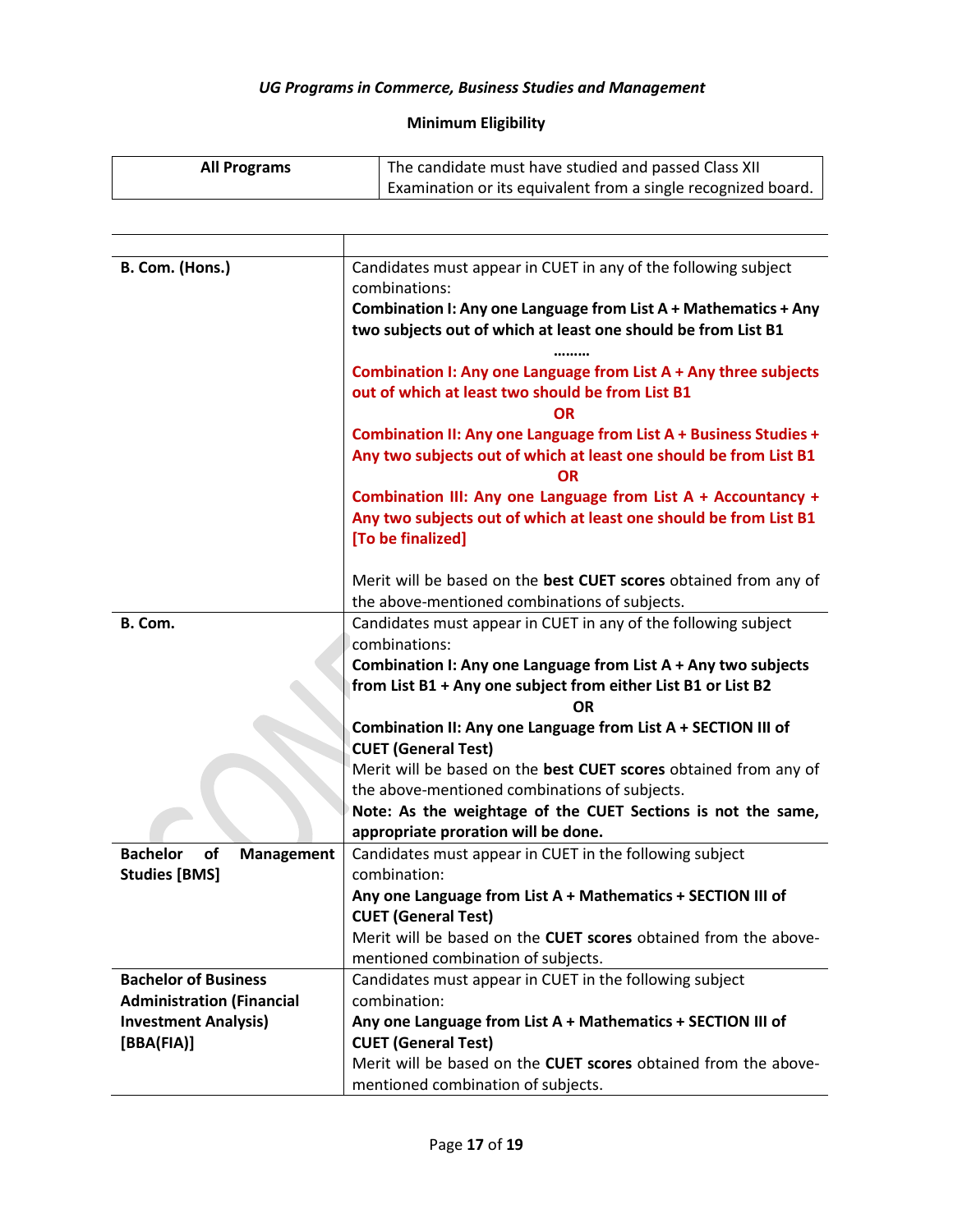| Candidates must appear in CUET in the following subject         |
|-----------------------------------------------------------------|
| combination:                                                    |
| Any one Language from List A + Mathematics + SECTION III of     |
| <b>CUET (General Test)</b>                                      |
| Merit will be based on the CUET scores obtained from the above- |
| mentioned combination of subjects.                              |
|                                                                 |